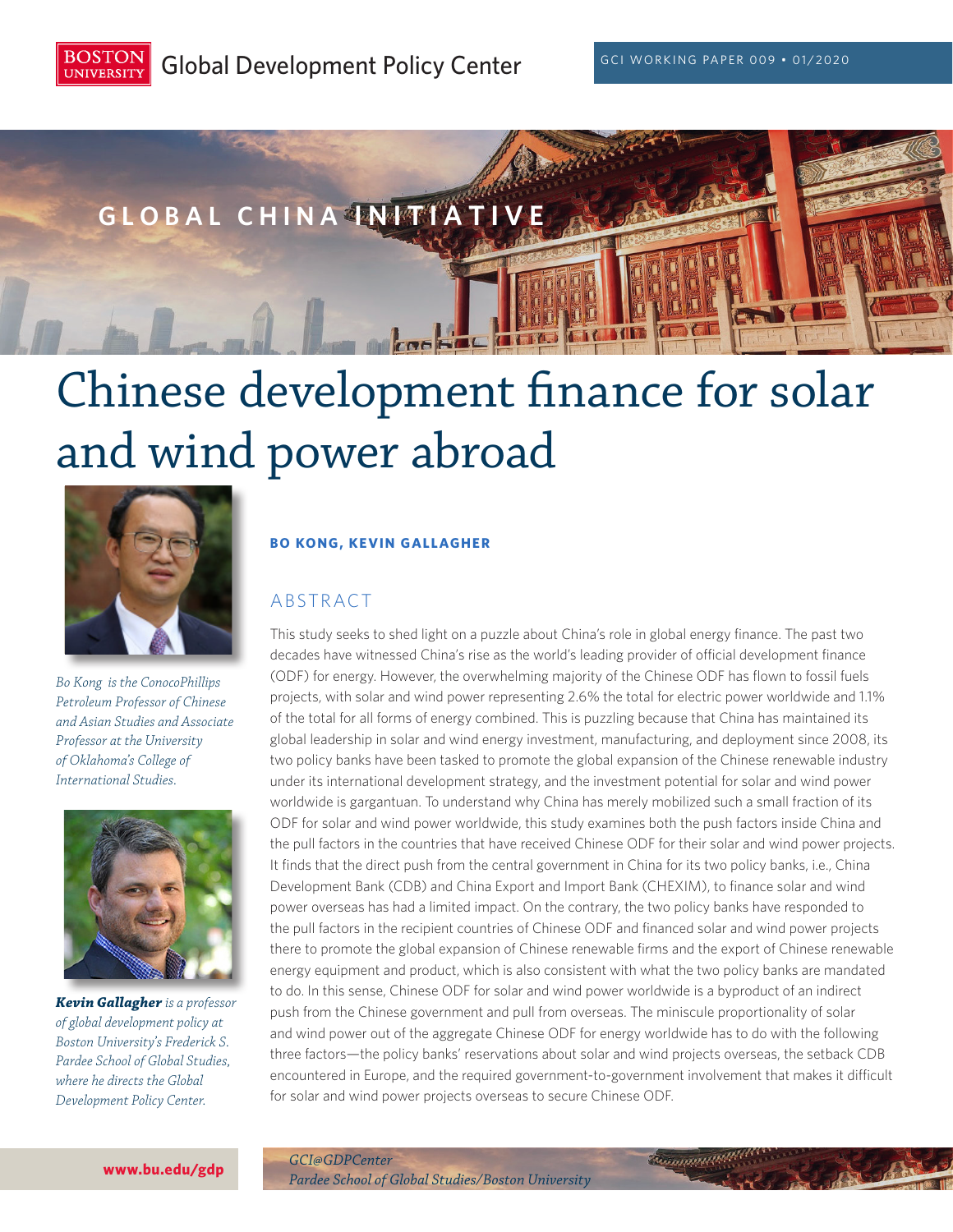# **Introduction**

Considering that the power sector accounts for 40% of global CO2 emissions and represented nearly twothirds of the world's emissions growth in 2018 (International Energy Agency 2019a), China's emergence as a global leader in financing the investment, manufacturing, and deployment of solar and wind energy for the past decade since 2008 (Frankfurt School-UNEP Centre/BNEF 2019; REN21 2019) carries profound implications. In addition to facilitating the transition of the world's biggest energy consumer and CO2 emitter toward carbon-free electricity and augmenting the country's endeavor to peak its emissions around 2030 (Climate Action Tracker 2019), the global implications of China's leadership in renewable energy are at least three-fold. To begin, China's push for renewable power expansion domestically not only creates some positive demonstration effect but also helps drive down the costs of solar and wind power worldwide through the export of made-in-China equipment and technologies (Lacal-Arántegui 2019; Liu and Goldstein 2013). Next, China's emergence as the global leader in renewable energy coincides with the country's rise as the world's No. 2 origin of foreign direct investment (FDI) outflows (United Nations Conference on Trade and Development 2019) and its pursuit of an international development strategy comprised of the "going out" strategy and the Belt and Road Initiative (BRI) (OECD 2018), the latter of which lists energy infrastructure, including renewable energy, as one of its top priorities (Zhou et al. 2018). Thus, it comes as little surprise that Chinese firms engaged in renewable energy technology production and renewable power project development have been increasingly globalizing their operations since the country rolled out its international development strategy (Buckley and Nicholas 2017; Curran et al. 2017; Li et al. 2020; Tan et al. 2013; Zhang et al. 2015). Finally, China's ascent in the global renewable energy market occurs against the backdrop of the country's transformation into the world's leading player in official development finance (ODF) for energy (Gallagher et al. 2018; Kong and Gallagher 2017; Kong 2019), thus invoking the prospect that China could mobilize its ODF to facilitate renewable power expansion overseas.

There are at least four factors that enhance the likelihood of China mobilizing its ODF to finance solar and wind energy worldwide. First, with a decade of global leadership in renewable energy investment, manufacturing and deployment, China has nurtured a globally competitive solar and wind industry that has already expanded overseas and is ready to expand more. Second, the two providers of Chinese ODF—China Development Bank (CDB) and China Export and Import Bank (CHEXIM)—have a mandate to promote the globalization of the renewable energy industry under the aforementioned two pillars of the country's international development strategy. Third, Cabré et al. (2018) estimate there to be almost \$800 billion dollar solar and wind investment potential worldwide based on the renewable energy development targets outlined in the National Determined Contributions under the Paris Climate Accord. The Chinese solar and wind energy industry is uniquely positioned to take advantage of this opportunity with the support of the two policy banks. Finally, financing solar and wind energy overseas dovetails with China's growing readiness to engage in and lead global energy and climate governance (Kong 2011; Preston et al. 2016; Zhu 2016).

With the above-mentioned four factors in mind, one should expect to see some massive Chinese ODF for solar and wind energy worldwide. The empirical reality, however, calls into question this assumption. While China has become the world's largest financier for electric power projects around the world over the past decade or so (Han Chen and Schmidt 2017; S&P Global Platts 2018), it has thus far channeled a minuscule fraction of its ODF for the power sector overseas to solar and wind projects worldwide. As Figure 1 reveals, the proportion is only 2.6%. In contrast, as illustrated in Figure 1, over three quarters of Chinese ODF for the power sector has flown to coal-fired power (45.3%) and hydropower (33.8%) overseas (Gallagher 2018). Measured in terms of the proportion of the aggregate Chinese ODF for all types of energy projects around the world since the beginning of the 2000s, the share of solar and wind power overseas is even smaller. As Figure 2 shows, foreign solar and wind power projects have thus far attracted just slightly over 1% of the total Chinese ODF for energy worldwide whereas fossil fuels projects received 75%. Hence, it goes beyond doubt that the above-mentioned prospect has failed to materialize, raising the question of why China has dedicated

Recommendable

AR AN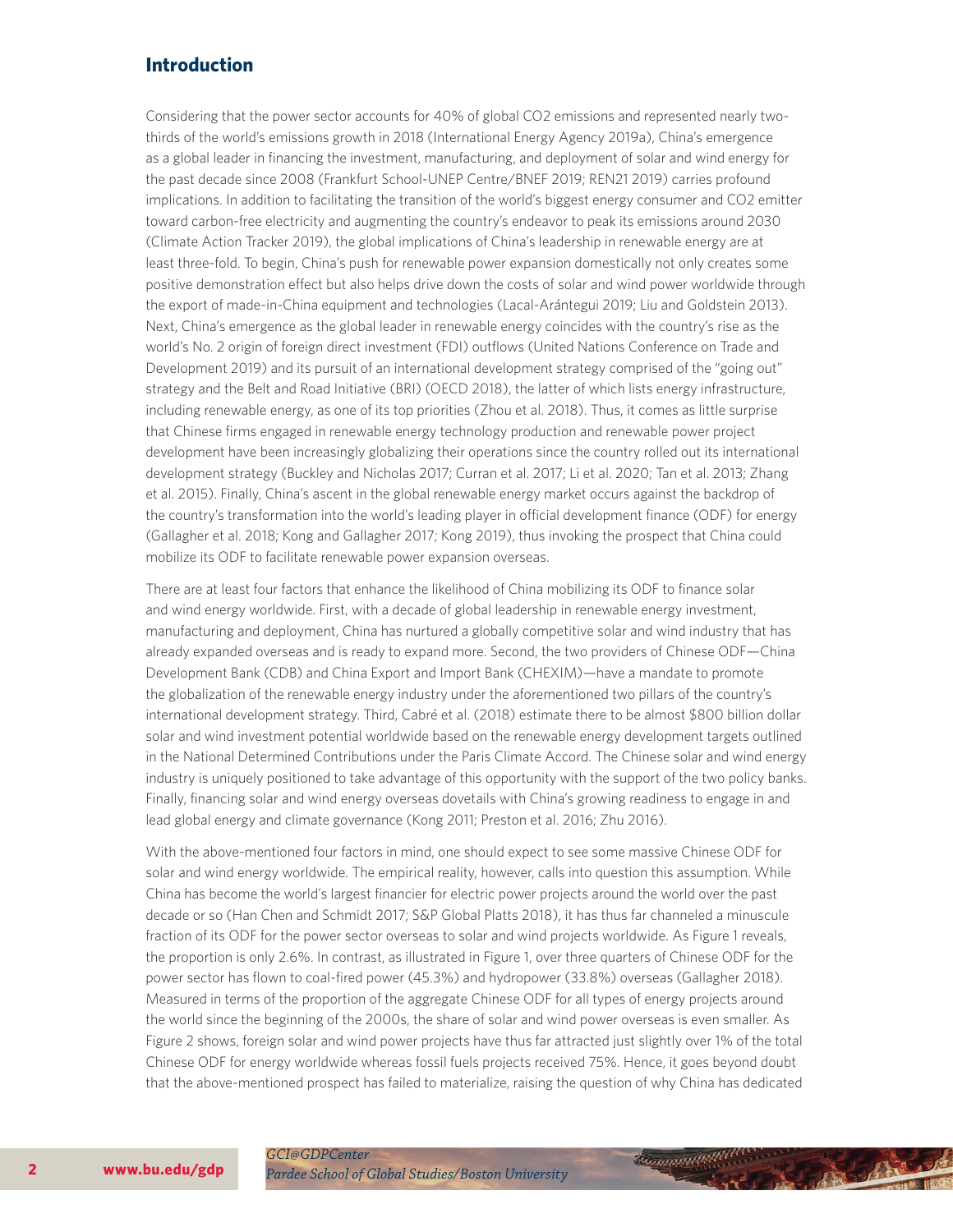so little of its ODF to solar and wind power overseas. The puzzle is more intriguing when we look at the role of the CDB and CHEXIM in financing the expansion of solar and wind power in China and the push in China for the twin policy banks to support the globalization of the Chinese solar and wind industry as part of the country's "going out" strategy and BRI. Further, considering the growing footprint of Chinese ODF for energy worldwide, which in turn carries profound climate implications, this puzzle also gives rise to an important policy question—under what circumstances will China channel more its ODF to support solar and wind power expansion abroad?



**Figure 1: Power projects financed by CDB and CHEXIM worldwide by sector (2000-2018)**

Source: (Gallagher 2018)



## **Figure 2: Global energy projects financed by CDB and CHEXIM by type (2000-2018)**

Source: (Gallagher 2018)

While much ink has been spilled on China winning the clean energy race and the globalization of its renewable energy industry through export, overseas contracting, and outward FDI (OFDI) in the form of both greenfield investment and mergers and acquisitions (M&As), little is known about the limited role of Chinese ODF for solar and wind power overseas. Given China's outsized importance in global development finance for energy, the scant attention this topic has received thus represents a lacuna in the broad literature. Viewed from a policy perspective, this lack of understanding also hampers any comprehensive endeavor to properly assess China's contribution to the global expansion of carbon-free electricity and by

Recommendation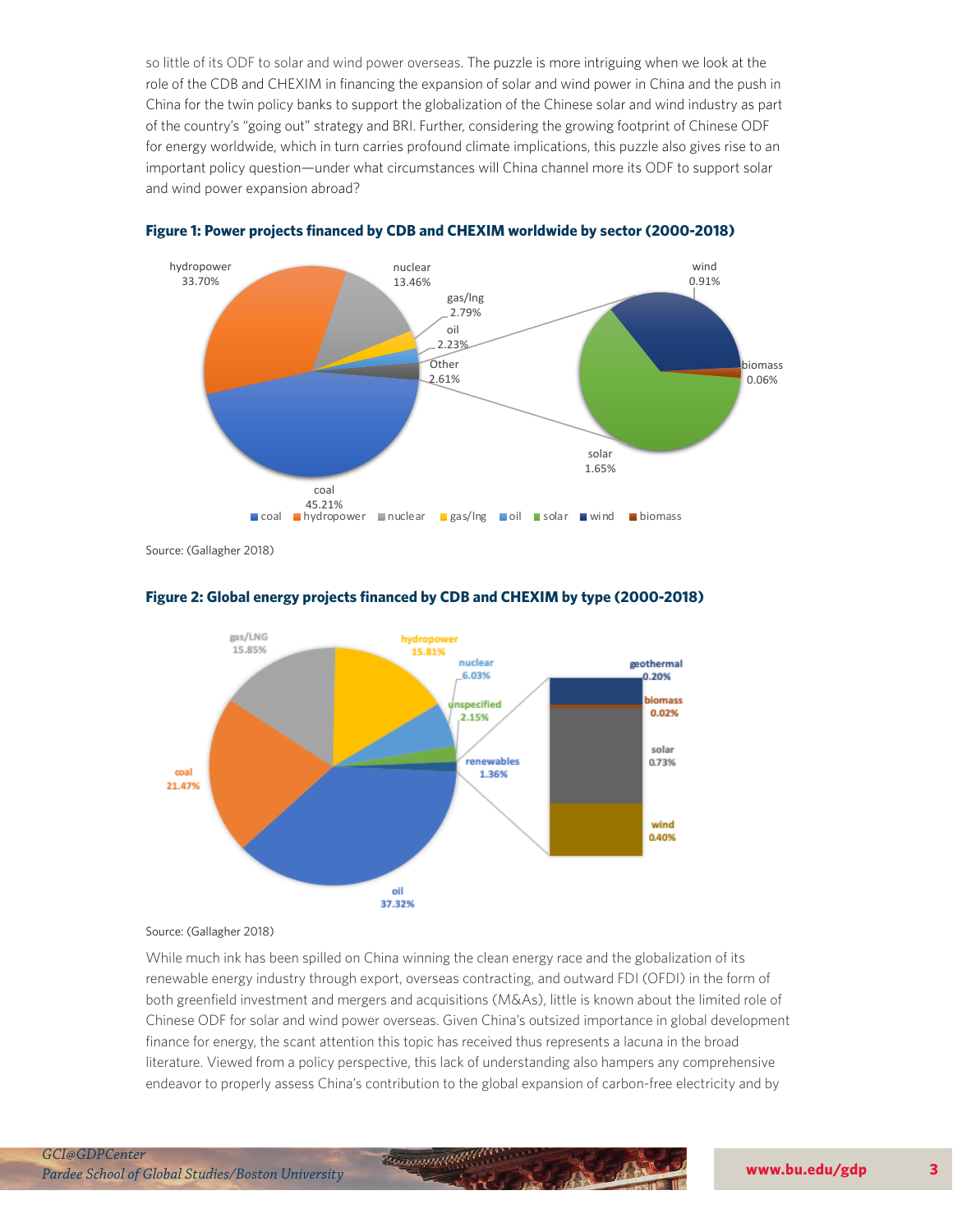extension the global energy and climate governance.

To tackle the puzzle, we will adopt a push-pull analytical framework to examine both the factors inside China that push CDB and CHEXIM to finance solar and wind projects overseas and those outside in the seven recipient countries of Chinese ODF that pull CDB and CHEXIM in to support their solar and wind power expansion. On the push side, we will examine the role of the top-down policy drivers put in place by Beijing and the pressures building up in the Chinese solar and wind power sector, which call for the help of CDB and CHEXIM. Then, we will draw on our field research to understand the mentalities of the two Chinese policy banks about when, why, and how they finance solar and wind projects overseas. After that, we will switch to the demand side and conduct an in-depth analysis of all of the solar and wind projects in the seven countries that we have confirmed receipt of financing from CDB and CHEXIM over the past decade.

Our analysis shows that the demand-side factors in the countries that turn to CDB and CHEXIM for capital that are the primary drivers behind the Chinese ODF for renewable power worldwide. In contrast, the direct push in China has not led to Chinese ODF of any serious magnitude for solar and wind power overseas. As our investigation into the seven countries that have received Chinese ODF will show, CDB and CHEXIM have financed solar and wind power in those markets primarily to promote the global expansion of Chinese renewable energy firms and Chinese export, which dovetails with Beijing's push for the two policy banks to mobilize ODF for solar and wind power overseas under its international development strategy. Hence, it is clear that the push factors have a played role in facilitating Chinese ODF for international solar and wind power overseas but they have exerted their impact mainly indirectly.

We structure the study as follows. We will review the parameters and profile of Chinese ODF for solar and wind power worldwide in Part II. Then we test the hypotheses about three supply-side factors that are thought of being hurdles to Chinese ODF for solar and wind power overseas. After rejecting these hypotheses. we will advance an alternate view in Part IV to account for the puzzle of the study. We will conclude and draw out the policy implications of the study in Part V.

# **Profile of the Chinese development finance for solar and wind power worldwide**

| Year  | Country   | Project                                             | Installed capacity (MW) | $$$ million |
|-------|-----------|-----------------------------------------------------|-------------------------|-------------|
| 2010  | Italy     | Global Solar Fund Sicar                             | 142                     | 730         |
| 2011  | Ethiopia  | Adama Wind Farm                                     | .51                     | 99.45       |
| 2013  | Ethiopia  | Adama Wind Farm II                                  | 153                     | 293.25      |
| 2013  | Bulgaria  | PV plants built by Haeron Solar and Chaori<br>Solar | 103                     | 180         |
| 2013  | Romania   | Ucea de Sus solar Park and ESPE                     | 59.1                    | 112         |
| 2014  | Pakistan  | Three Gorges Second & Third Wind Power              | 49.5                    | 34          |
| 2015  | Pakistan  | Quaid-e-Azam Solar Park Phase II                    | 300                     | 247.4       |
| 2015  | Pakistan  | UEP Wind Power Plant in Jhimpir, Thatta             | 99                      | 187.5       |
| 2017  | Kenya     | Garissa solar                                       | 50                      | 135.7       |
| 2017  | Argentina | Cauchari Solar I, II and III                        | 315                     | 332         |
| 2017  | Ethiopia  | Aysha I wind farm                                   | 120                     | 218.45      |
| Total |           |                                                     | 1441.6                  | 2522.75     |

Recommended !!!

A BAN

#### **Table 1: Solar and wind projects financed by CDB and CHEXIM (2010-2018)**

Source: Authors' compilation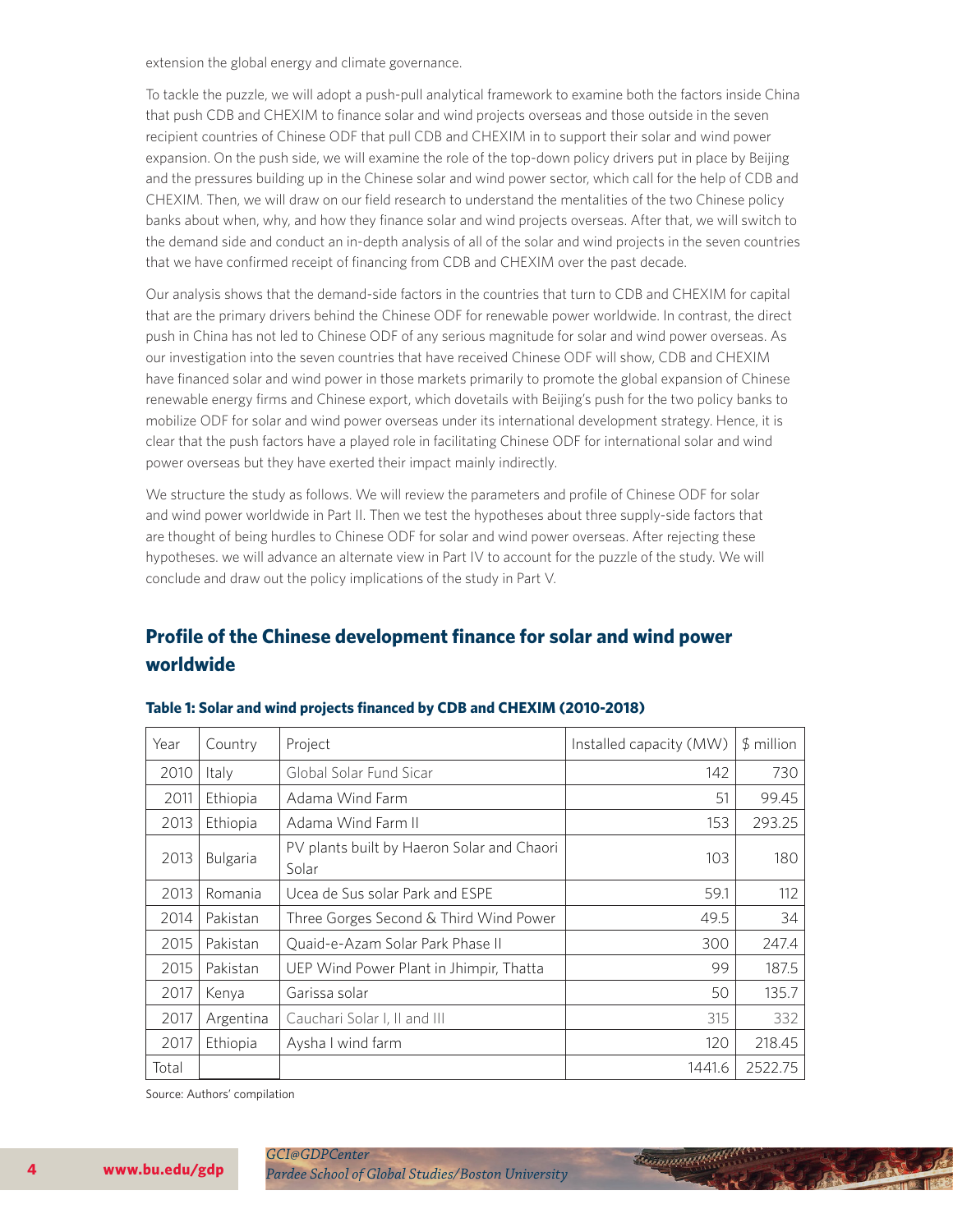Table 1 lists all of the solar and wind projects CDB and CHEIXM have financed from 2010 to 2019. Before discussing these data, we will first explain where and how we have compiled our data. We draw our data primarily from the China Global Energy Finance dataset maintained by the Global Development Policy Center at Boston University and then corroborate them with the following sources: annual reports of CDB and CHEXIM and the official reports from the Chinese firms that participated in the projects financed by the two policy banks, including their annual reports, press releases, annual filings to the U.S. Securities and Stock Exchange Commission (SSEC). When engaged in this rigorous cross-check, we find ourselves unable to establish the veracity of the following three projects reported in the China Global Energy Finance data set. They include one solar project in Chile, another one in Cuba, and a wind project in Ecuador, all of which were reportedly financed by CDB. Accordingly, we have decided to remove all three projects from the data we report in this study. Further, our intensive verification process also alerts us to some of the M&As not included in China Global Energy Finance dataset, all of which occurred in Bulgaria and Romania. As we located the data in the official corporate annual reports or filings to the U.S. SSEC, we deem them to be reliable and have thus included them. With these adjustments, all of the data we report in this study represent solar and wind projects that have been completed under the auspices of financing from CDB and CHEXIM. While CDB and CHEXIM have been reportedly committed to finance the Quaid-e-Azam Solar Park Phase II and III, we only include in our analysis Phase II of the project as it has been completed. Therefore, the amount of Chinese ODF we report in this study appears smaller than those that include both Phase II and Phase III of the Quaid-e-Azam Solar Park.

There are four ways to decipher the data. First, in terms of geographical distribution, the Chinese ODF for solar and wind projects from CDB and CHEXIM is scattered across seven countries in four regions. Figure 3 ranks these seven countries in a pecking order according to the amount of Chinese ODF they have received from 2010 to 2018. Grouped on a regional basis, the Chinese ODF for international solar and wind power is scattered across Europe, Africa, South Asia, and Latin America & Caribbean (LAC), with each accounting for 44%, 27%, 17% and 12% of the total respectively. Europe captured more Chinese ODF than other regions thanks to CDB's aggressive support for M&As by Chinese solar firms in Bulgaria, Italy, and Romania. Africa received more than one quarter of the total Chinese ODF largely because of CHEXIM's support for three wind farms in Ethiopia and one soar project in Kenya. Second, in terms of the source of financing, CDB has lent more than CHEXIM. From 2010 to 2018, CDB has contributed 56% of the total Chinese ODF for foreign solar and wind power while CHEXIM has provided the remaining 44%. This pattern is consistent with what we have found about the twin policy banks' share in China's global ODF for all forms of energy (Kong and Gallagher 2017). Thirdly, in terms of installed power generating capacity, CDB and CHEXIM have financed more solar power than wind power projects overseas. This is true in terms of both the amount of financing and the total installed capacity for which the twin policy banks are responsible. Coincidently, this is consistent with the basic reality back in China—while its wind industry is geared toward domestic absorption, its solar industry has been highly dependent upon markets overseas (Lacal-Arántegui 2019). Finally, when plotted on a chronological basis, China's ODF for international solar and wind power, as shown in Figure 6, registers a downward trajectory punctuated by fluctuations. In addition, CDB and CHEXIM do not provide financing for solar and wind power every year. Instead, Figure 6 suggests that they appear to finance solar and wind power projects on an ad-hoc basis.

**Community of the Community** 

A. A.

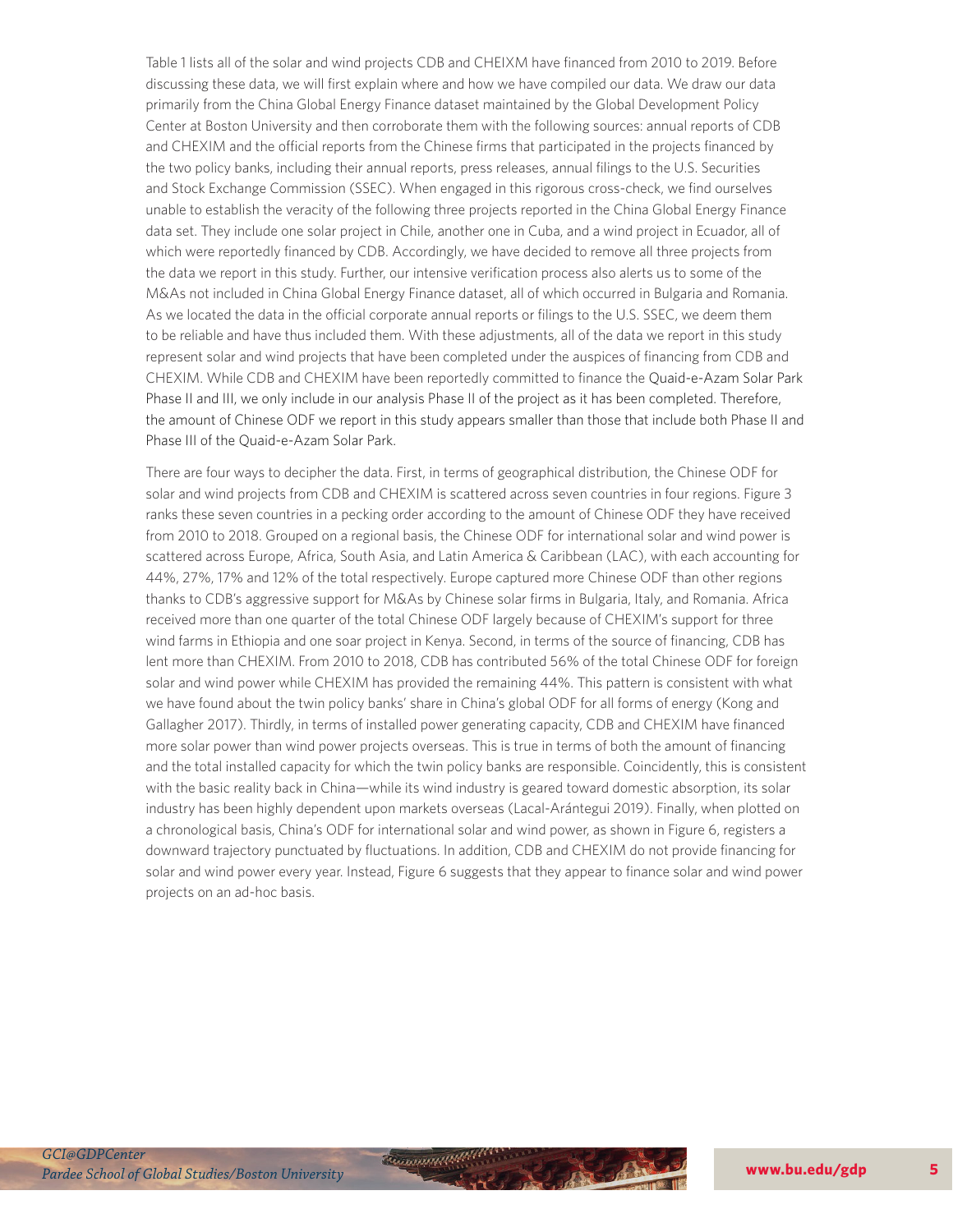

**Figure 3: Solar and wind projects financed by CDB and CHEXIM worldwide measured by loan amount (\$ million)** 800

Source: Authors' compilation





Source: Authors' compilation



# **Figure 5: Distribution of solar and wind power generating capacity installed through Chinese ODF (2000-2017)**

Source: Authors' compilation

*Pardee School of Global Studies/Boston University*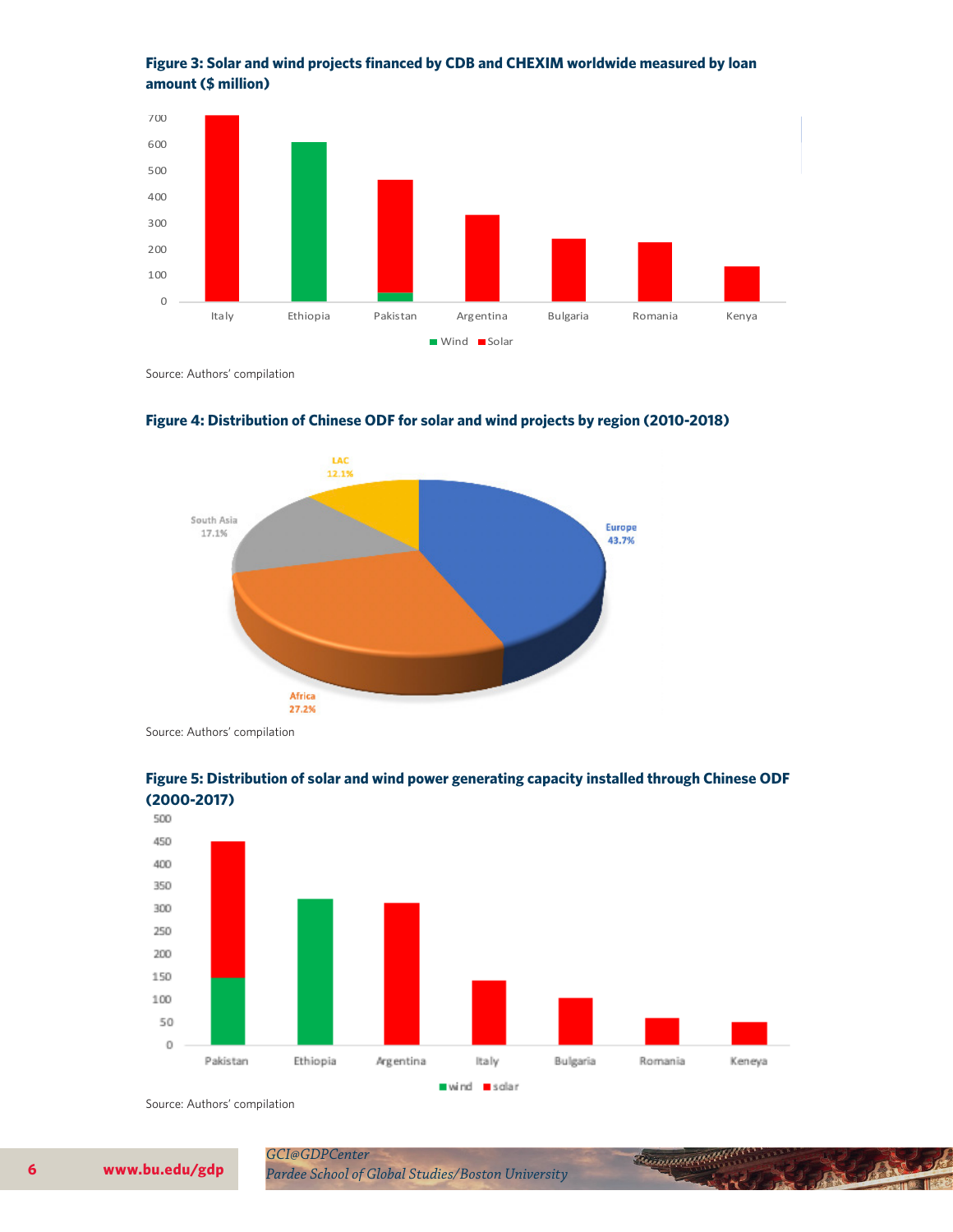

**Figure 6: A chronological look at China's ODF for solar and wind projects overseas** 

# **Drivers for CDB and CHEXIM to finance solar and wind power overseas**

The downward trajectory and sporadic profile of China's ODF for international solar and wind projects is surprising because CDB and CHEXIM are actually the main reason behind the renewable energy boom in China. According to CDB, its lending for renewable power at home registered a four-fold increase between 2011 and 2015, with its cumulative lending for renewable power exceeding 300 billion yuan (about \$46 billion<sup>1</sup>) and the outstanding balance of its lending for renewable power surpassing 200 billion yuan (about \$31 billion) at the end of 2015 (China Development Bank 2016). When measured in terms of installed capacity, it is beyond doubt that CDB constitutes the secret behind the renewable power expansion in China. As of the end of the third quarter of 2015, CDB has financed the installation of 38.58 gigawatts (GW) of wind power and 9.28 GW of solar power, accounting for 35% and 29% of the grid-connected solar and wind power across the country respectively (China Development Bank 2016). Although at a much smaller scale, according to Ban Yongzhi, Deputy Director responsible for energy lending at CHEXIM, the bank has issued a total of 46.4 billion (about \$7 billion) yuan and 14.6 billion yuan (more than \$2 billion) worth of loans for solar and wind energy respectively by the end of 2017 (Ban 2018). To put these numbers in perspective, CHEXIM's lending for renewable power is roughly somewhere between one fifth and one third of that of CDB. For the lack of official data from CHEXIM, we can only infer on the basis of the CDB numbers to estimate the amount of renewable power generation capacity for which CHEXIM's loans were responsible. Using this indirect inference, we estimate that by the end of 2017, CHEXIM has probably financed about 6-9% of the total renewable power generation capacity in China. Taken together, CDB and CHEXIM are therefore responsible for about 40% of installed solar and wind power in China.

Further, there are at least three sets of drivers in China that push CDB and CHEXIM to engage in renewable power financing abroad. First, as arms of the Chinese state, their mission to fulfill its strategic priorities regarding the "going out" strategy launched in 2001 requires the two policy banks to finance renewable power overseas. Specifically, both banks have pledged financial targeting in support of the following four types of international expansion by Chinese firms: to develop resource projects that can improve the country's resource security, to participate in productive and infrastructure projects that can promote the country's export, to acquire strategic capital, such as technical know-how, managerial know-what, and professional talents, that can enhance the country's technological prowess, and to engage in merges and

Recommendable

<sup>1</sup> Authors' calculation based on the yearly average exchange rates for converting foreign currencies into U.S. dollars published by the U.S. Internal Revenue Services.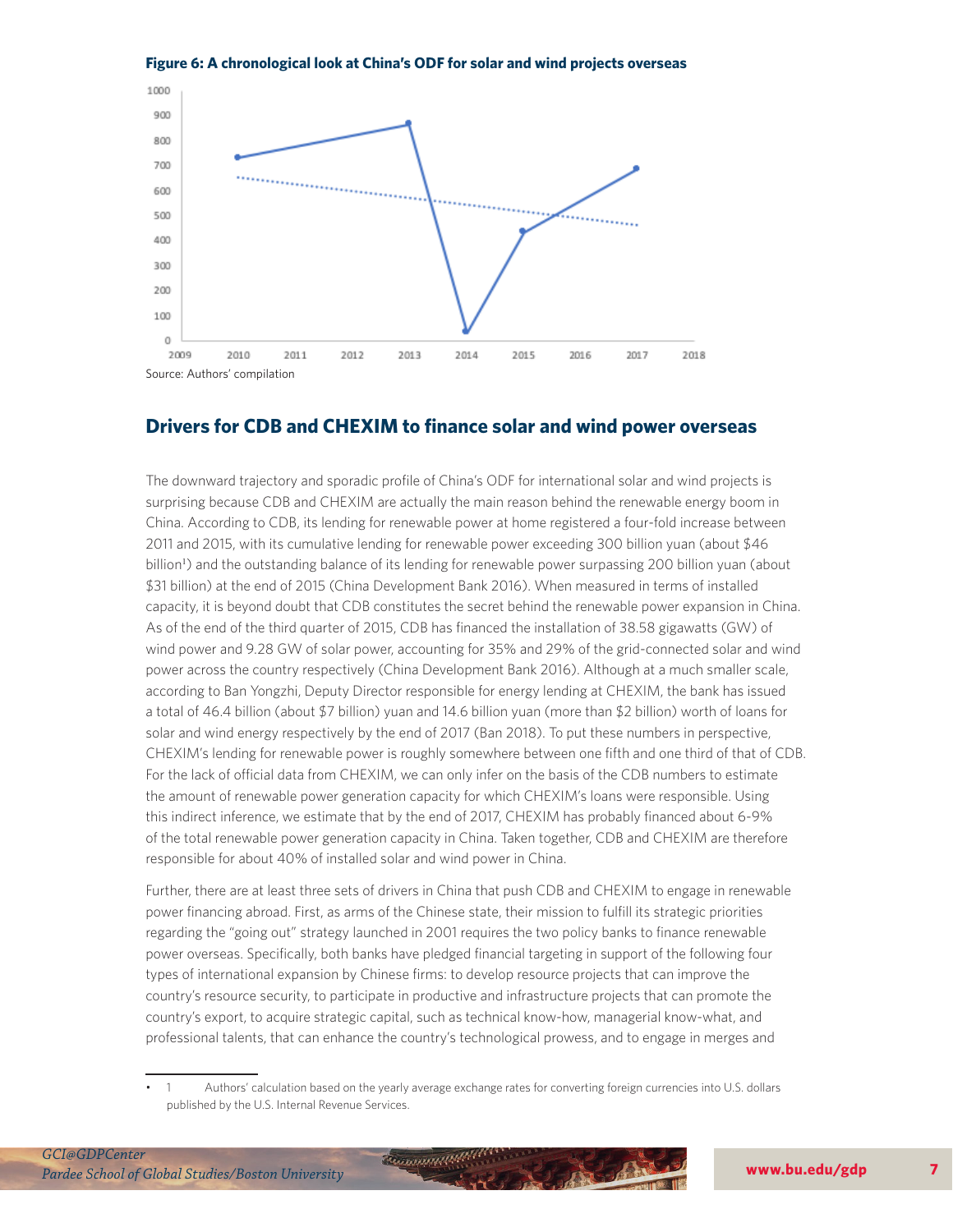acquisitions (M&As) that can improve Chinese companies' global competitiveness and accelerate their exploration of international markets (Kong and Gallagher 2017). Considering that the resource security concerns in China are largely focused on the country's growing dependence on imported agricultural and food commodities, minerals and metals, and especially oil and gas commodities (Farooki and Kaplinsky 2013; Preston et al. 2016), it is natural that renewable projects overseas are rarely linked to China's resource security considerations. However, the other three forms of international expansion to be supported by CDB and CHEXIM are all pertinent to the renewable industry. For instance, a Chinese firm's participation in building a renewable power project abroad that entails the export of Chinese renewable technologies, equipment, labor, and services fits in with the second form of international expansion described above. This participation can take the form of OFDI or overseas contracting. Further, so far as CHEXIM is concerned, promotion of Chinese export under the "going out" strategy is also consistent with its mission. Indeed, since its inception in 1994, CHEXIM has always been tasked to promote Chinese export, especially in areas that feature high-tech, high value-added, and home-born intellectual property rights (Li Ruogu 2008). Finally, a Chinese renewable energy firm's acquisition of a foreign entity that could shorten its technological learning curve or enhance its global competitiveness by virtue of gaining direct access to its end market abroad also dovetails with the third and fourth form of aforementioned activity CDB and CHEXIM pledge to back. In short, the "going out" strategy constitutes a major policy driver that pushes CDB and CHEXIM to finance renewable power overseas as part of their effort to assist with the OFDI, overseas contracting, and export of the Chinese firms engaged in renewable energy technology production and project development.

Second, the deterioration of the renewable energy industry outlook at home and abroad in 2011-2012 added urgency to the global expansion of the Chinese renewable energy industry under the auspices of the two policy banks. Domestically, after years of exuberant expansion, the solar and wind industry started to feel the pinch and came under the pressure of consolidation in the face of enormous excess capacity. While signs of excess capacity in the solar and wind sector emerged as early as 2009 (State Council of People's Republic of China 2009), the solar PV production capacity in China exceeded the entire global demand by 33% by 2012 while its wind power equipment manufacturing capacity surpassed two times of the country's domestic demand for the same period (KPMG Global China Practice 2014). Externally, the 2008 global financial crisis compelled the fiscally-strapped European countries to roll back subsides for renewable energy consumption, which not only depressed their demand for made-in-China renewable equipment and but also increased competition for their shrinking demand, thereby giving rise to impulses of trade protection against growing Chinese export (Curran et al. 2017; Liu and Goldstein 2013). Similarly, fears about the threat of Chinese export backed by state subsidies to local industries also gave rise to protectionism in other countries, such as the United States and India, and led to tariffs against renewable energy export from China. The combination of the growing excess capacity at home and decreasing demand from abroad converged in 2011-2012 to plunge China's solar and wind power sector into recession, with the country's solar PV export dropping by 35% in 2012 (KPMG Global China Practice 2014). With external demand collapsed and excess capacity piling up, some of the country's prominent industry leaders that pursued reckless expansion oblivious of the aforementioned domestic and external challenges had little alternative but to declare bankruptcy. The spectacular downfall of two China's biggest solar firms listed on the New Stock Exchange, i.e., Suntech Power<sup>2</sup> and JK Solar,<sup>3</sup> are a reminder of the scale of challenges confronting the renewable industry in China in 2011-2012. Against this backdrop, it comes as little surprise that Liang Zhipeng, Deputy Director General of the New Energy Department of China's National Energy Administration (NEA), publicly urged the country's state-owned financial institutions to assist with the going out of its renewable energy firms that takes the form of exporting products, investing overseas, and the globalization of the entire value chain of China's renewable energy industry (Duan Wenjuan 2015).

Recommendation

AN

<sup>2</sup> Rise and fall of Suntech, the largest producer of solar panels, https://www.reuters.com/article/us-suntech-shi-specialreport/special-report-the-rise-and-fall-of-chinas-sun-king-idUSBRE94I00220130520

<sup>3</sup> Downfall of JK Solar, the world's largest in produce solar wafer., http://finance.ce.cn/rolling/201805/08/ t20180508\_29058584.shtml,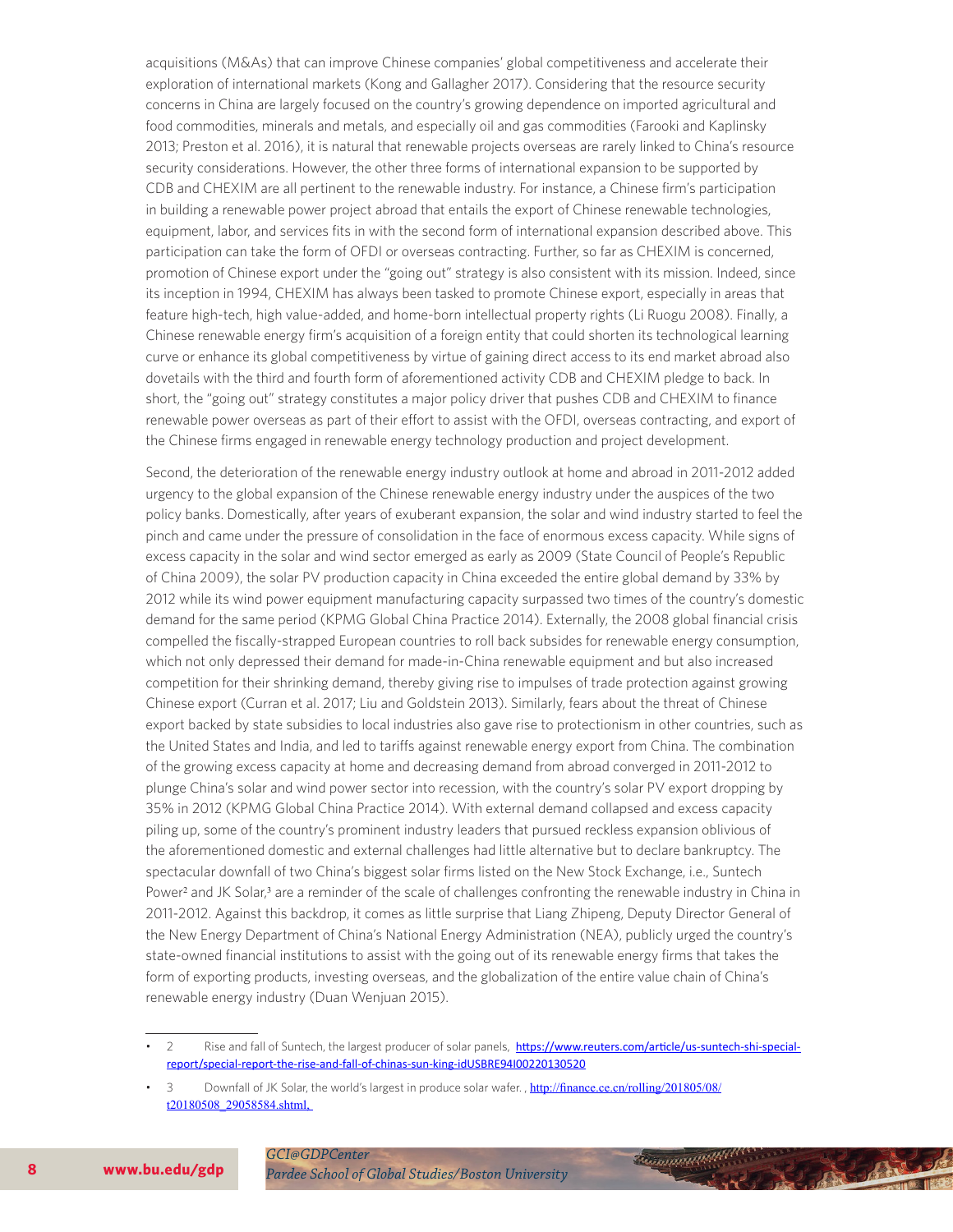Finally, launched in 2013 against the backdrop of declining external demand from the West following the 2008 global financial crisis, growing excess capacity plaguing China's industrial economy, and a selfimposed investment slowdown aimed at fending off a debt crisis across the country, the Belt and Road Initiative (BRI) introduces another policy driver that pushes CBD and CHEXIM to finance renewable projects overseas. For instance, Article 11 of the Guiding Opinions of the State Council on Promotion of International Production Capacity and Equipment Manufacturing Cooperation urges Chinese companies to actively participate in investment and construction of wind power and solar photovoltaic projects abroad so as to propel international cooperation in the production capacity of wind power and photovoltaic electric power generation and in manufacturing of equipment thereof" (State Council of the People's Republic of China 2015). As arms of the Chinese state, CDB and CHEXIM are expected to play the role of a kingpin in financing the BRI overseas.

# **Reluctancy of CDB and CHEXIM**

Do the above-mentioned drivers provide CDB and CHEXIM with enough push to finance solar and wind power overseas? If they do, we would have seen plenty of solar and wind projects overseas financed by CDB and CHEXIM as the Chinese government has pursued the going out strategy since 2001 and the BRI since 2013. Obviously, the underwhelming scale Chinese public finance reported in Table 1 suggests that this push has not been sufficient. To understand when and why CDB and CHEXIM decide to finance solar and wind projects overseas, one of the co-authors conducted some semi-structured dialogues with a few mid- and senior-level managers of CDB and CHEXIM and seasoned analysts with two environmental NGOs that follow the global expansion of the two banks in Beijing in the week of November 20, 2019. In this section, we will report two main findings that have some bearing on the puzzle we are wrestling with.

First, our dialogues point to the external demand for solar or wind power financing as a primary factor behind why the two policy banks have not financed much renewable power overseas. When presented with the author's data about the lack of Chinese public finance for solar and wind power overseas, a mid-level CHEXIM official provides the following response: "as a supplier of financing, we are simply on the receiving end of loan applications. We have no influence whatsoever over how our sovereign or corporate clients select their projects and what they request financing for. Instead, we evaluate the loan applications on the basis of their profitability, risks, and compatibility with local development."<sup>4</sup> A mid-level CDB manager went one step further, saying that: "Not every government turns to us for financing. When they do, many of them are governments of Asian, African, and LAC countries. When they approach us for loans, they invariably prioritize financing for the development of their industrial economy and their endeavor to improve access to public housing, public health, and clean water. In contrast, requests for loans to develop renewable power often occupy a very low priority in these countries' loan applications."<sup>5</sup> These insider accounts suggest that CDB and CHEXIM have financed renewable power projects from time to time simply because these projects have met their selection threshold. While demonstrating respect for local autonomy when working with their sovereign clients, CDB and CHEXIM have also revealed their indifference to renewable power projects overseas.

Second, our dialogues highlight a number of inherent reservations CDB and CHEXIM have about the bankability of solar and wind power projects overseas. A senior manager at a Beijing-based NGO observed that China, as the world's largest electric power market, can literally help other countries build whatever form of electric power capacity they want to develop; the reason behind the underwhelming scale of Chinese public finance for solar and wind power projects overseas is that many of these projects are simply not

Recommendation

The Ab

<sup>•</sup> 4 Bo Kong, dialogue with a mid-level official in charge of lending for renewable power projects at CHEXIM, Beijing, November 23, 2019.

<sup>•</sup> 5 Bo Kong, dialogue with a mid-level official in charge of corporate clients at CDB, Beijing, November 23, 2019.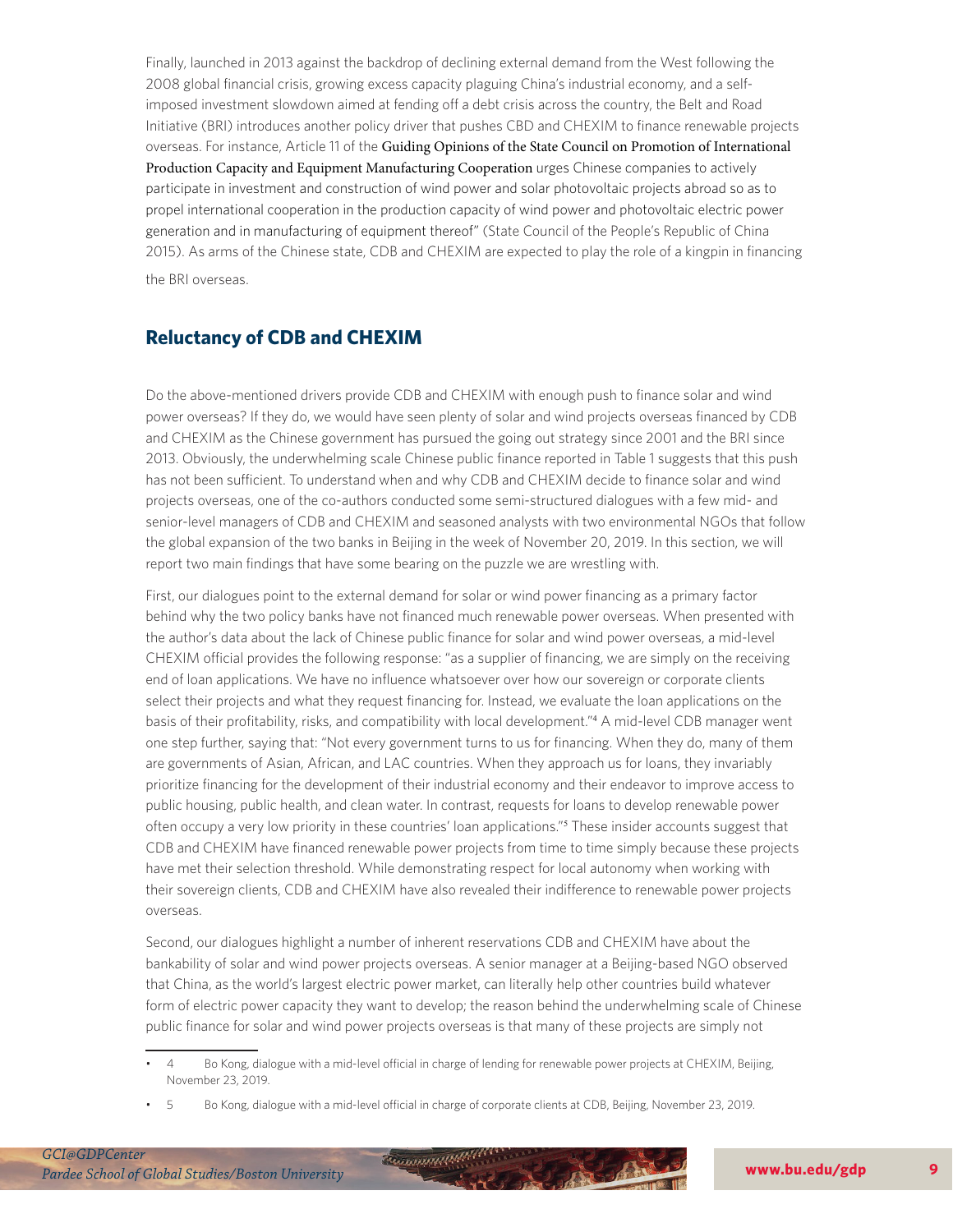profitable and therefore shunned by Chinese companies, especially in places that have plenty of coal or natural gas<sup>6</sup>. The above-mentioned CHEXIM official attributed the bank's limited financing for solar and wind power abroad to the following three inhibiting factors: first, its sovereign clients, especially those in Asia, Africa, and LAC, often lack the necessary fiscal largesse to subsidize the development of renewable power; second, in absence of these subsides, the renewable electricity generated is not as competitive as that is generated from coal or natural gas; third, many of these countries are in need of base-load power, but without affordable and reliable storage technologies solar and wind power are unable to provide base-load electricity.<sup>7</sup> Similarly, CDB also exercises a lot of caution when approached for loans to renewable power projects abroad. According to the above-mentioned CDB official, the bank bases its decision of a loan application for a solar or wind project overseas on both key financial indicators pertinent to the project, including profitability, future cash flows, and debt-paying ability, and technical indicators, such as grid connectivity and electricity transmission capacity; a failure to meet these financial and technical thresholds will lead to CDB's rejection of the loan application.<sup>8</sup>

Two factors may account for the high level of reluctancy CDB and CHEXIM harbor about solar and wind projects overseas. On the one hand, the two banks' heavy emphasis on the issue of bankability has a lot do with how they raise their funds. As we have discussed elsewhere, both of the policy banks raise the overwhelming majority of their funds through the financial bonds they sell at home (Kong and Gallagher 2017; Kong 2019) against the backdrop of the growing interest rate liberalization (Feyzioğlu et al. 2009). What this means is that their primary fundraising is marketized and the cost of this fundraising has been on the rise over the time. Thus, it thus comes as little surprise that CDB and CHEXIM closely scrutinize the financial viability of the renewable projects when evaluating the corresponding loan applications. Indeed, the interlocutors we spoke to in Beijing kept referring to the importance of "bankability" when discussing whether to finance renewable power projects overseas. To make sure they are able to recover their loans, the two policy banks frequently condition their loans on the presence of reliable revenue streams, credible collaterals, government guarantees, or mortgage them on a client country's future commodities export and resource exploration (Bräutigam 2014). Coincidently, both of the policy banks, especially CDB, had adopted a similar practice at home (Sanderson and Forsythe 2013) before engaging in ODF for energy worldwide.

On the other hand, the two policy banks' experience in promoting renewable power at home may very well have contributed to their reservations about getting involved in renewable projects overseas. When asked to explain this reluctancy, a seasoned NGO-based analyst characterized it as an implicit bias that is derived from the two policy banks' sharpened sensitivity toward the typical problems, including intermittency, grid connectivity, as well as high dependence on subsidies for grid parity that have plagued their promotion of solar and wind power expansion in China.<sup>9</sup> We hear an echo of this implicit bias when the abovementioned CHEXIM official drew a parallel between China and other developing countries that strive to expand renewable power, saying: "considering the amount of problems the renewable power expansion has experienced in China, it is natural these developing countries will have more problems in light of their stage of development. Because of these problems, renewable power for the moment will only remain at a demonstration stage in these countries."<sup>10</sup>

<sup>•</sup> 6 Bo Kong, dialogue with a senior program manager at an NGO that closely interacts with CDB and CHEXIM, Beijing, November 22, 2019.

<sup>•</sup> 7 Bo Kong, dialogue with a mid-level official in charge of lending for renewable power projects at CHEXIM, Beijing, November 23, 2019.

<sup>•</sup> 8 Bo Kong, dialogue with a mid-level official in charge of corporate clients at CDB, Beijing, November 23, 2019.

<sup>•</sup> 9 Bo Kong, dialogue with a mid-level official in charge of lending to corporate clients for renewable power projects at CHEXIM, Beijing, November 24, 2019.

<sup>•</sup> 10 Bo Kong, dialogue with a mid-level official in charge of lending for renewable power projects at CHEXIM, Beijing, November 23, 2019.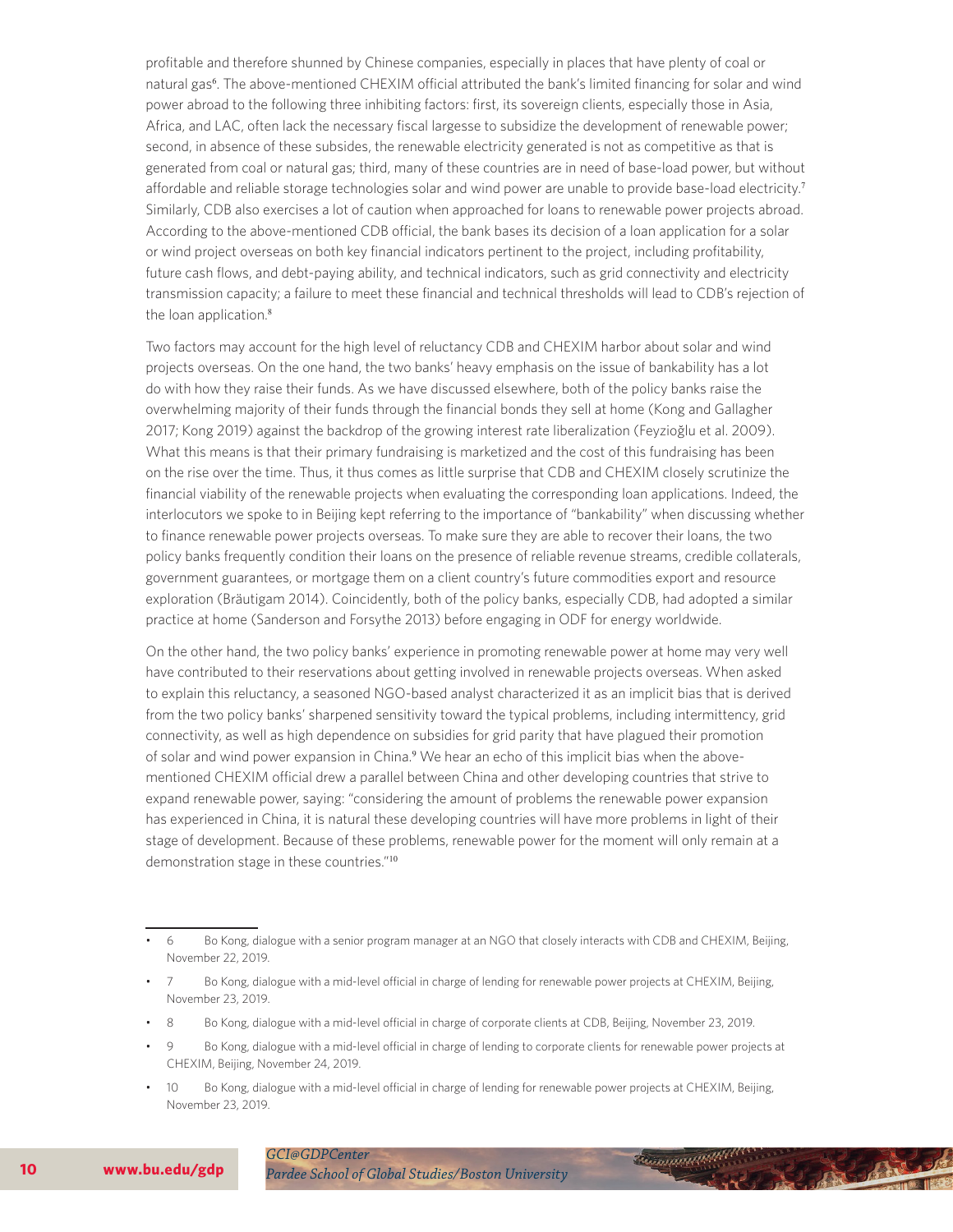# **Reality check from the recipient countries of Chinese public finance**

How does the reluctancy we detect about CDB and CHEXIM regarding solar and wind power overseas square with the empirical reality? Ideally, we would like to analyze the time series data on all of the loan applications CDB and CHEXIM have received or rejected for solar and wind power overseas. That would allow us to assess if the lack of demand for Chinese ODF from abroad is the reason why CDB and CHEXIM have not financed much renewable power abroad. However, our dialogues in Beijing suggest that such data might not exist; even if they do, the challenge we have encountered in obtaining more access to the two policy banks indicates their inaccessibility. This means we have to alter the way we try to answer the counterfactual puzzle of why CDB and CHEXIM have not financed more renewable energy projects worldwide. Instead of providing a direct treatment under the ideal circumstance, we can turn to the cases where CDB and CHEXIM have actually financed solar and wind power projects and see if the underlying reality is consistent with the perspectives from the two policy banks.

## **A compelling turn to renewable power in the seven countries**

A careful examination of the seven countries that have received Chinese ODF for renewable power expansion reveals three commonalities: first, all countries are rich in renewable energy resources and have such a compelling reason to turn to solar or wind power that fossil fuels cannot replace; second, to promote solar or wind power, all countries have rolled out support measures that have enhanced the bankability of their renewable power projects; and, third, all countries enjoy good relations with China. Considering how the implementation of such a turn to renewable power is inseparable from renewable equipment manufacturing, capital investment, and project development, the push for solar and wind power in these seven countries has undoubtedly created opportunities for China, which has been leading the world in renewable investment, manufacturing, and deployment.

To begin, this compelling turn to renewable power has two manifestations in the seven countries. Based on what motivates them to promote renewable power, the seven countries fall into two categories. Category I countries, including Bulgaria, Italy, and Romania, promoted renewable power primarily for environmental considerations. While energy supply security and socioeconomic considerations are not irrelevant, the three members of the European Union (EU) have promoted renewable energy primarily as part of their obligation to comply with the Renewable Energy Directive 2009/28/EC, an EU directive and subsequently part of EU 2020 Energy Strategy. Fossil fuels cannot offer a solution to the challenge these three countries attempt to solve because they are the very integral to the very problems that are being tackled. This directive mandates that 20% of the bloc's final energy consumption should be produced from renewable energy sources by 2020 as part of EU's drive to cut carbon dioxide emissions (European Parliament and The Council 2009). As the target is pooled among the member states, all three countries are legally bound to do their part to transition toward low-carbon electricity. Specifically, Bulgaria is obligated to increase its share of energy from renewable sources in the country's gross final consumption of energy from 9.4% in 2005 to 16% in 2020, Italy from 5.2% to 17%, and Romania from 17.8% to 24% respectively for the same period (European Comission 2019).

Recommendable

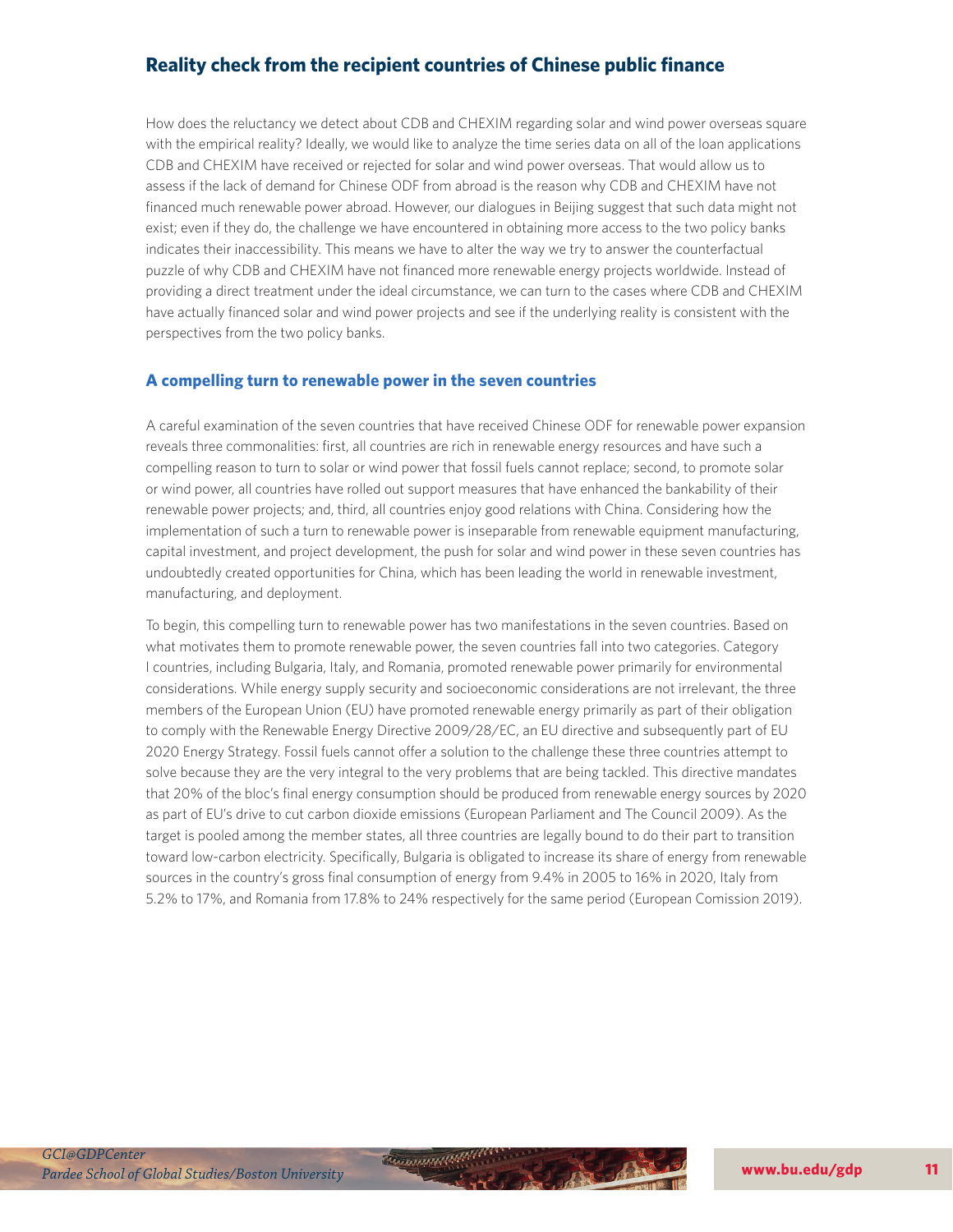#### **Table 2: Push for renewable power in Ethiopia, Kenya, Pakistan, and Argentina**

|                                                       | Ethiopia                                          | Kenya                                                                        | Pakistan                                                                                           | Argentina                                                                                                      |
|-------------------------------------------------------|---------------------------------------------------|------------------------------------------------------------------------------|----------------------------------------------------------------------------------------------------|----------------------------------------------------------------------------------------------------------------|
| Average annual<br>growth rate for the                 |                                                   |                                                                              |                                                                                                    |                                                                                                                |
| past 10 years                                         | 9.8%                                              | 5.6%                                                                         | 4.1%                                                                                               | 1%                                                                                                             |
| Power demand                                          |                                                   |                                                                              |                                                                                                    |                                                                                                                |
| growth rate                                           | 30%                                               | 18.90%                                                                       | 13.4% in 2010-2015                                                                                 | 6-8% in 1991-2015                                                                                              |
| Population<br>without access to                       |                                                   |                                                                              |                                                                                                    |                                                                                                                |
| electricity                                           | 55%                                               | 25%                                                                          | 23%                                                                                                | less than 5%                                                                                                   |
| Dependence on<br>fossil fuels for<br>power generation | Zero depen-<br>dence                              | Zero dependence<br>on coal but a low-<br>level dependence on<br>imported oil | Minimal dependence<br>on coal but the level<br>of dependence on<br>imported oil and gas<br>is high | Minimal dependence on<br>coal, moderate depen-<br>dence on imported oil,<br>high dependence on<br>imported gas |
| Government<br>program                                 | Growth and<br>Transformation<br>Plan (GTP)   & II | Least Cost Power<br>Development Plan,<br>Vision 2030                         | Policy for Develop-<br>ment of Renewable<br>Energy for Power<br>Generation                         | Renewable Energy Auc-<br>tion (RenovAr) 1, 1.5,<br>and $3$                                                     |
| Growth rate of<br>non-hydro renew-<br>able power      | 11-fold growth in<br>2011-2015                    | 170% in 2007-2015                                                            | almost doubled in<br>2013-2015                                                                     | 43% in 2008-2015                                                                                               |

Source: Author's compilation based on data drawn from the following sources: (IEA/IRENA 2019; International Energy Agency 2019b; Lucci and Garzón 2019; Mokveld and Eije 2018; U.S. Ennergy Information Agency 2019; United States of America Department of Commerce 2016; World Bank 2019)

Category II countries, consisting of Ethiopia, Kenya, Pakistan and Argentina, turned to renewable energy power as a solution to their growing power shortages. As illuminated in Table 2, Ethiopia, Kenya, and Pakistan are confronted with two parallel pressures on their power supplies—their economies have been growing a rapid rate and a large pocket of their population still does not have access to electricity. As a result, all three countries have been struggling to keep up with a growing demand, which is expected to grow at 30% per annum in Kenya (United States of America Department of Commerce 2016), rose by 18.9% per annum in Kenya (Mokveld and Eije 2018), and galloped at 13.4% in the period of 2010-2015 in Pakistan (IRENA 2018). With a sluggish growth rate and a higher national electrification rate, Argentina's power shortages were largely self-inflicted. It originated from the decision of President Kirchner to freeze public service tariffs at prices well below cost, which pushed its utilities to the brink of bankruptcy and turned the country into an energy importer in 2011 after more than 20 years of surplus and record exports (Lucci and Garzón 2019). As a result, when the demand for electricity bounced back to 6-7% per year following its economic crisis in 2001-2002, the country was caught off guard; by the time when President Macri took office, the situation was so precarious that he declared an "energy emergency" nationwide and established renewable energy as a state priority (Lucci and Garzón 2019).

Recommendable

AL AM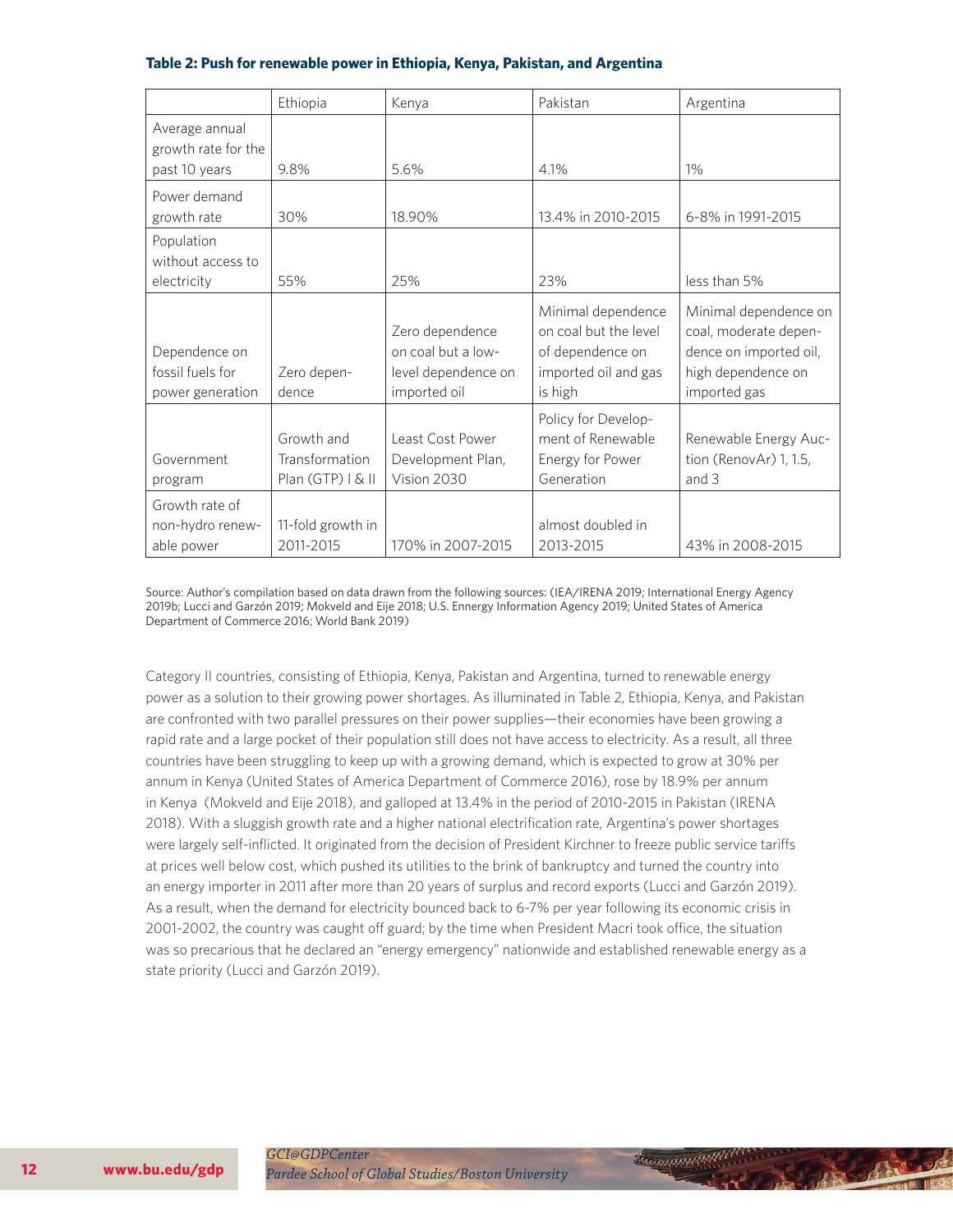|                      | Ethiopia | Kenya  | Pakistan | Argentina |
|----------------------|----------|--------|----------|-----------|
| Coal                 | 0        |        | 0.14%    | 2%        |
| Natural gas          | 0        |        | 25.7%    | 49.50%    |
| Oil                  | 0        | 12.50% | 37.2%    | 15.40%    |
| Nuclear              | 0        | 0.00%  | 5.5%     | 5.00%     |
| Hydropower           | 92.70%   | 39.20% | 30.7%    | 26.20%    |
| Non-hydro renewables | 7.30%    | 48.30% | 0.76%    | 1.90%     |
| Fossil fuels         | $0\%$    | 13%    | 63%      | 67%       |

## **Table 3: Electricity supply mix in Ethiopia, Kenya, Pakistan, and Argentina (2015)**

Source: (World Bank 2019)

In all four cases, fossil fuels do not offer a credible alternative. As shown in Table 3, Ethiopia does not produce any electricity from fossil fuels at all. Similarly, coal and natural gas have no role whatsoever in Kenya's electricity supply mix. The role of coal in Pakistan's and Argentina's electricity supply mix is also minimal. While Pakistan and Argentina draw a large share of their electricity from natural gas and oil, they are net importers of both fuels. The same is true for Kenya with respect to oil, although at a lower level of dependence. As such, more dependence on imported oil and/or gas for power generation will not only lead to a drain on their national wealth but also create energy security challenges. In contrast, the cost of renewable energy production has been declining worldwide, with the global weighted levelized costs of electricity (LCOE) of solar photovoltaics (PV) and onshore wind registering a 35% and 46% decline respectively between 2000-2018 (IRENA 2019). Thus, both the developmental and energy security challenges facing the four Category II countries require them to expand renewable power. Indeed, that is exactly how the four countries responded. As shown in Table 2, all four countries have rolled out dedicate programs to expand renewable power.

# **Table 4: Policy support for solar and wind energy in the seven countries receiving Chinese ODF (2010-2018)**

Bennamilli Will

|                          | Ethiopia | Kenya | Pakistan | Argentina | Bulgaria | Italy | Romania |
|--------------------------|----------|-------|----------|-----------|----------|-------|---------|
| Competitive bidding      |          |       | N        |           |          |       |         |
| Renewable energy targets |          |       |          |           |          |       |         |
| <b>RPS</b>               |          |       | N        |           | N        |       |         |
| <b>FITs</b>              |          |       | N        |           |          |       |         |
| Capital subsidies        |          |       | N        |           | N        |       |         |
| Tax incentives           |          |       |          |           |          |       |         |

Source: (IEA/IRENA 2019) and authors' compilation based on open source data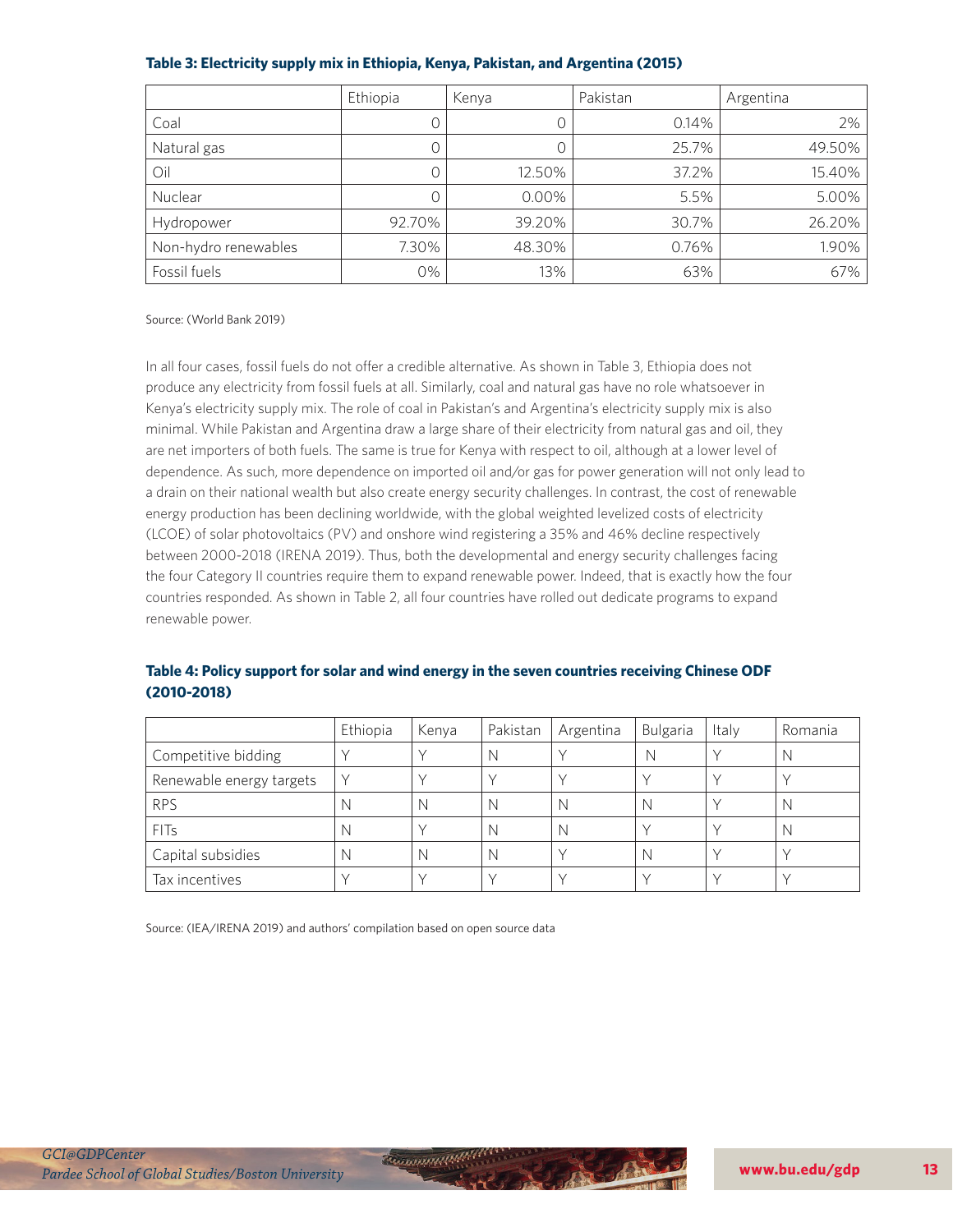|                                            | Argentina | Bulgaria | Romania | Ethiopia | Italy | Kenya | Pakistan <sup>11</sup> |
|--------------------------------------------|-----------|----------|---------|----------|-------|-------|------------------------|
| 2008                                       | 1.33      | 0.31     | 0.04    | 0.37     | 5.28  | 19.83 |                        |
| 2009                                       | 1.15      | 0.59     | 0.03    | 0.60     | 6.98  | 23.26 |                        |
| 2010                                       | 1.77      | 1.59     | 0.69    | 0.36     | 8.65  | 22.72 |                        |
| 2011                                       | 1.66      | 2.04     | 2.56    | 0.58     | 12.35 | 22.37 |                        |
| 2012                                       | 2.03      | 4.51     | 4.87    | 2.53     | 16.94 | 22.14 |                        |
| 2013                                       | 2.12      | 6.61     | 8.87    | 4.09     | 20.58 | 24.84 | 0.38                   |
| 2014                                       | 1.97      | 5.93     | 12.76   | 5.24     | 22.34 | 45.73 | 0.75                   |
| 2015                                       | 1.90      | 6.37     | 14.52   | 7.27     | 22.51 | 48.27 | 0.76                   |
| Absolute growth in 2008-<br>2015           | 43%       | 1959%    | 32413%  | 1862%    | 327%  | 143%  | 99%                    |
| Annual average growth rate<br>in 2009-2015 | 7%        | 65%      | 352%    | 78%      | 24%   | 16%   | 49%                    |

#### **Table 5: electricity production from non-hydro renewable sources (% of total)**

#### Source: (World Bank 2019)

Next, to promote renewable power expansion, all of the seven countries have mobilized various forms of policy support. Drawing on the renewable energy Policies and Measures database jointly maintained by the International Energy Agency (IEA) and the International Renewable Energy Agency (IRENA) and the Legal Sources on Renewable Energy database (RES LEGAL Europe 2019), which is an initiative of the European Commission, we have assembled in Table 4 the incentives these countries have put in place to expand their renewable energy. While all countries provide tax incentives in support of solar and wind projects, Kenya is the only country in Category I that has adopted feed-in-tariffs (FITs). This echoes the remarks made by our interlocutors in Beijing that many developing countries that turn to China for help with renewable power development lack the fiscal largesse to subsidize their pursuit. In contrast, all three EU members in Category II provided more aggressive support than their Category I peers for renewable power expansion. However, it is worth noting that Italy, Bulgaria and Romania all cut back on their subsidies for renewable energy projects starting from 2014 (RES LEGAL Europe 2019). As to be discussed later, the subsidy rollback in these Category I countries has in turn created challenges for the two Chinese policy banks that financed renewable power projects in these countries. On the whole, with their dedicated support as illustrated in Table 4, all of the seven countries in Category I and Category II have seen incredible growth in the share of their electricity produced from non-hydro sources between 2008 and 2015 as illustrated in Table 5.

Finally, it is also important to note that all seven countries are well positioned to tap into China's manufacturing muscles and its deep pockets to accelerate their push for renewable power at home. In fact, six of the seven countries have signed onto the agreement with China to participate in the Beijing-initiated BRI. While Argentina has yet to become a BRI country reportedly as a result of pressure from the United States, it has substantially deepened cooperation with China in trade and investment since the 2000s (Lucci and Garzón 2019) to a level that matches what is between China and other BRI countries.

Meanwhile, the seven countries' pursuit of renewable power expansion provides an opportunity to Chinese firms engaged in renewable energy technology production and project development as well as to the two policy banks tasked to assist with the global expansion of the aforementioned Chinese firms. The opportunity arises because these national endeavors to expand renewable energy in the seven countries all hinge on the following three key ingredients—the manufacturing capacity to supply the necessary material and equipment inputs for their envisioned renewable expansion, the managerial and technical know-how required to build

Recommendation

<sup>•</sup> 11 Limited by data availability, the data on Pakistan only include the numbers for the year 2013, 2014, and 2015.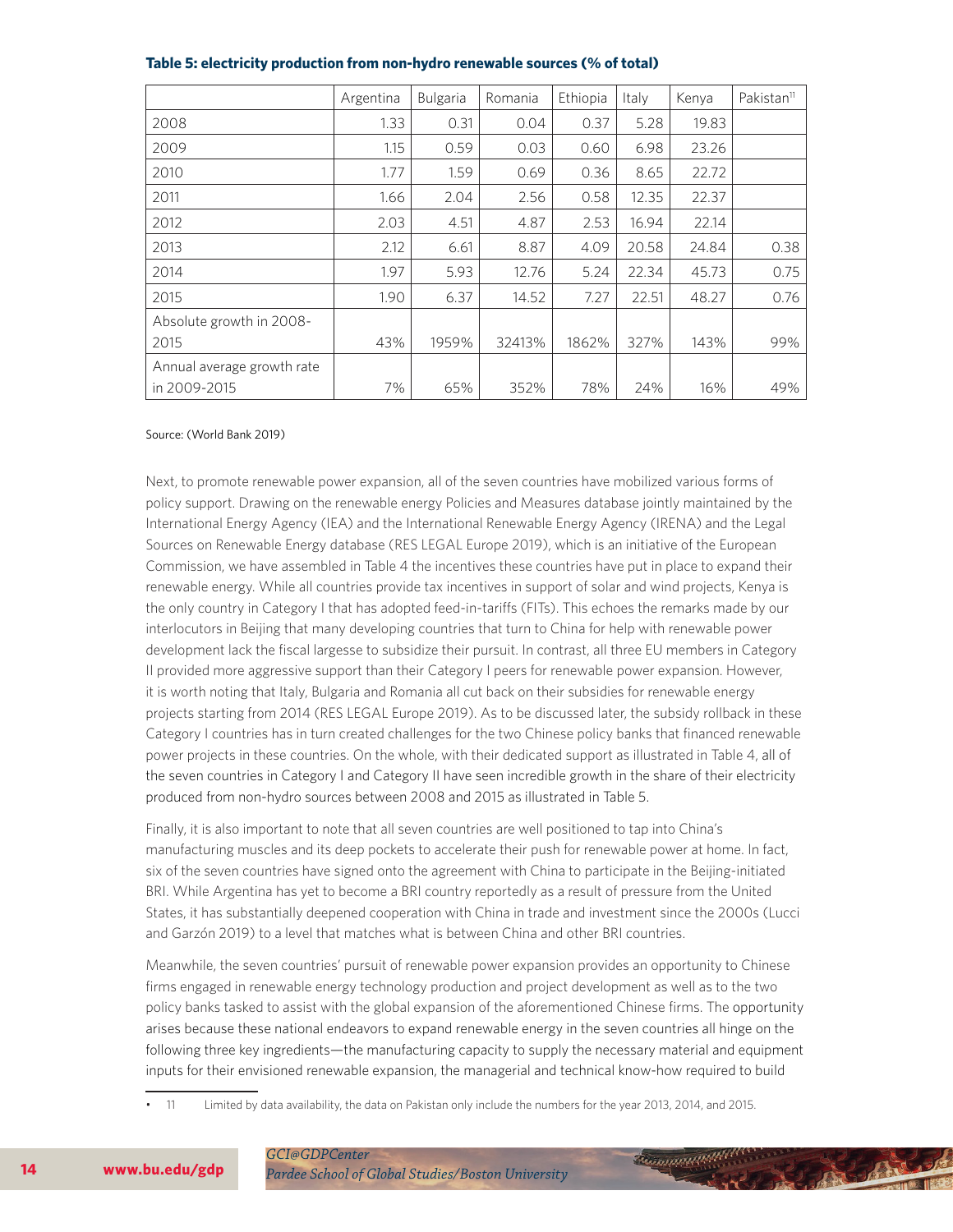and operate these projects, and the ability to finance the capital-intensive renewable projects. However, except for Italy, none of the seven countries have developed much renewable energy manufacturing capacity or the technical-, managerial know-how to design, construct, and operate utility-scale solar and wind projects. The indigenous capacity of the seven countries to implement their envisioned renewable power expansion is even more limited when it comes to the financing required. The needs are especially great among the Category I countries described above. While the three Category II countries are in a better situation and enjoy access to funds in EU, their needs for financing also grew in the aftermaths of the 2008 Global Financial Crisis.

For China, the timing of this opportunity is almost like a godsend in light of the following three factors to which we have alluded earlier. First, its global leadership in investing, manufacturing, and installing renewable energy has already helped to foster some of the world's largest players in the renewable industry that are ready to expand overseas. Second, the renewable expansion in China has been increasingly accompanied by growing signs of excess capacity since 2009. Third, the precipitous decline in demand from Europe and the United States for Chinese renewable energy equipment and parts, coupled with growing excess capacity at home, has mounted pressure for the country's renewable energy industry, especially the solar industry, to explore alternate markets. This compelling turn to renewable power in the Category I and II countries has, therefore, presented a perfect opportunity for CBD and CHEXIM to promote the expansion and export of Chinese solar and energy firms.

# **Pull from Chinese firms engaged in OFDI**

The story of Chinese ODF for solar and wind projects in Category I countries illustrates how the two policy banks of China are pulled into overseas renewable financing by its firms that seek overseas expansion. Whereas CDB provided financing in all three countries, CHEXIM did not have any presence. Drawing on their annual filings submitted to the U.S. SSEC and their annual reports, we will show in the following section how four leading Chinese solar manufacturers, i.e., Suntech Power Co., Ltd. (Suntech), Haeron Solar Technology Co., Ltd. (Haeron Solar), Shanghai Chaori Solar Energy & Science Technology Co., Ltd. (Chaori Solar), and Risen Energy Co., Ltd. (Risen Energy) pulled CDB into the three European markets while seeking to expand their operations from manufacturing at home into downstream project development and operations overseas, which presumably would also help them compete at home, and simultaneously increase their export through the platforms they acquired there.

| Country  | Time     | Operator Name                        | Solar Project | Installed Capacity<br>(MW) |
|----------|----------|--------------------------------------|---------------|----------------------------|
|          | $Jan-11$ | <b>Helios</b>                        | Pobeda        | 50.61                      |
|          | Aug-11   | Agro                                 | Kolarovo      | 5.88                       |
|          | Feb-12   | Best Solar                           | Karlovo       | 4.89                       |
| Bulgaria | Mar-13   | Cherganovo                           | Cherganovo    | 29.3                       |
|          | Nov-12   | Firiza                               | n.a.          | 4.1                        |
| Romania  | Dec-12   | S.C. Green Vision Seven S.R.L. (GV7) | n.a.          | 55                         |
|          | 149.78   |                                      |               |                            |

#### **Table 6: Haeron Solar in Bulgaria and Romania**

Source: (Haeron Solar Technology Co. 2013)

A close scrutiny of CDB's involvement in these four firms' expansion in the three Category I countries reveals the following similarities. First, all three manufacturing-based solar firms developed and operated a significant amount of solar power generating capacity through cross-border mergers and acquisitions (M&As). They did

Recommendation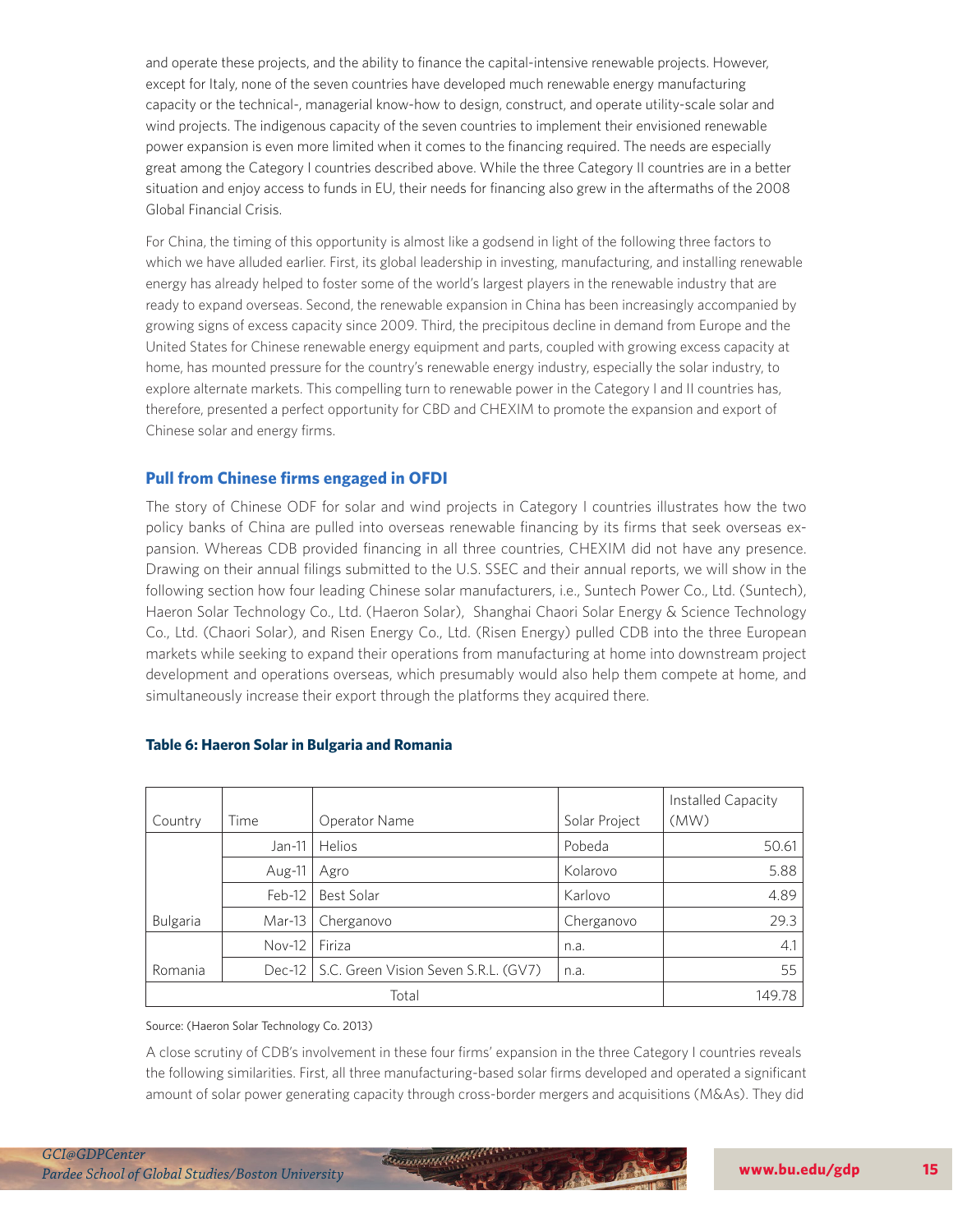so via the subsidiaries they created through a complicated shareholding structure that at times gets highly convoluted and murky. For instance, Suntech set up the Global Solar Fund SCA SICAR (GSF), over which it had an overwhelming majority control, and then used it to acquire seven investee companies in Italy that designed, built and operated solar PV stations. According to its annual 20-F filings to the U.S. SSEC in 2012, GSF had completed 145 MW of solar power plants, of which approximately 143 MW had been connected to the grid, as of December 31, 2011 (Suntech Power Holdings Corporation LTD. 2012). Similarly, Haeron Solar established Haeron H1 through its wholly-controlled Haeron ALPS and used it to acquire seven entities, including four wholly-controlled subsidiaries in Bulgaria and two partially-controlled subsidiaries in Romania, to engage in solar PV project development and operation. According to Haeron Solar's annual report, as shown in Table 6, these seven subsidiaries are responsible for a total of 150 MW of installed solar PV power plants in Bulgaria and Romania collectively (Haeron Solar Technology Co. 2013). Finally, both Chaori Solar and Risen Energy teamed up with their shared affiliate Sky Solar Holding LTD. (Sky Solar) in creating two majority-controlled subsidiaries—ChaoriSky Solar Energy S.a.r.l. (ChaoriSky Solar) and RisenSky Solar Energy S.a.r.l. (RisenSky Solar)—to build and operate renewable power projects in Bulgaria. According to its annual 20-F filing to the U.S. SSEC, RisenSky Solar had completed 12.3 MW of solar parks in Bulgaria as of December 31, 2014 while ChaoriSky Solar had a plan to build seven solar parks with an aggregate capacity of 30.7 MW in the country (Sky Solar Holdings Limited 2014).

Second, in addition to expanding the scope of their operations overseas, the above-mentioned Chinese solar firms also used their cross-border acquisitions in Bulgaria, Italy, and Romania as platforms to increase their export to these markets directly. Table 7, for instance, shows the instrumental role GSF played in accelerating Suntech's export to Italy, with its sales to GSF investee companies accounting for 58% and 42% of the company's total sales to the country in 2009 and 2010 respectively. Similarly, while building the Uce de Sus solar park in Romania, Haerson Solar also supplied to the project its 226,000 ultra-modern polycrystalline photovoltaic modules (TÜV SÜD 2014). Meanwhile, Sky Solar sold permits and rendered engineering, procurement, and construction (EPC) services to ChaoriSky Solar in 2011-2013 and recorded a total of \$119

million in revenues for the same period in Bulgaria (Sky Solar Holdings Limited 2014).

|      | revenues of sales   | % of total net rev-   net sales in Italy |       | % of total sales in |
|------|---------------------|------------------------------------------|-------|---------------------|
|      | to GSF in Italy (\$ | enues                                    |       | Italy               |
|      | million)            |                                          |       |                     |
| 2008 | n.a.                | 6.1                                      | 117.1 | n.a.                |
| 2009 | 115.8               | 6.9                                      | 200.1 | 58%                 |
| 2010 | 197.4               | 6.8                                      | 473.9 | 42%                 |
| 2011 | 33.6                | 1.1                                      | n.a.  | n.a.                |

## **Table 7: Suntech's exports to Italy through GSF**

Source: (Suntech Power Holdings Co. 2011; Suntech Power Holdings Corporation LTD. 2012)

Third, to carry out their expansion in Bulgaria, Italy, and Romania and grow their export in these markets, all four firms turned to CDB for support. CDB provided substantial loans to the overseas subsidiaries of the four solar firms. As shown in Table 8, CDB lent Suntech, Haeron Solar, Chaori Solar, and Risen Energy, which were primarily concentrated on manufacturing, a total of 932.5 million Euros between 2010 and 2013 for them to expand into solar project development and solar power operation in Italy, Bulgaria, and Romania and simultaneously boost export there. To be sure, CDB's readiness to support the international expansion of these four firms is consistent with its obligation under the "going out" strategy and the BRI to facilitate Chinese firms' OFDI and export. However, it is worth noting that all four firms had already established deep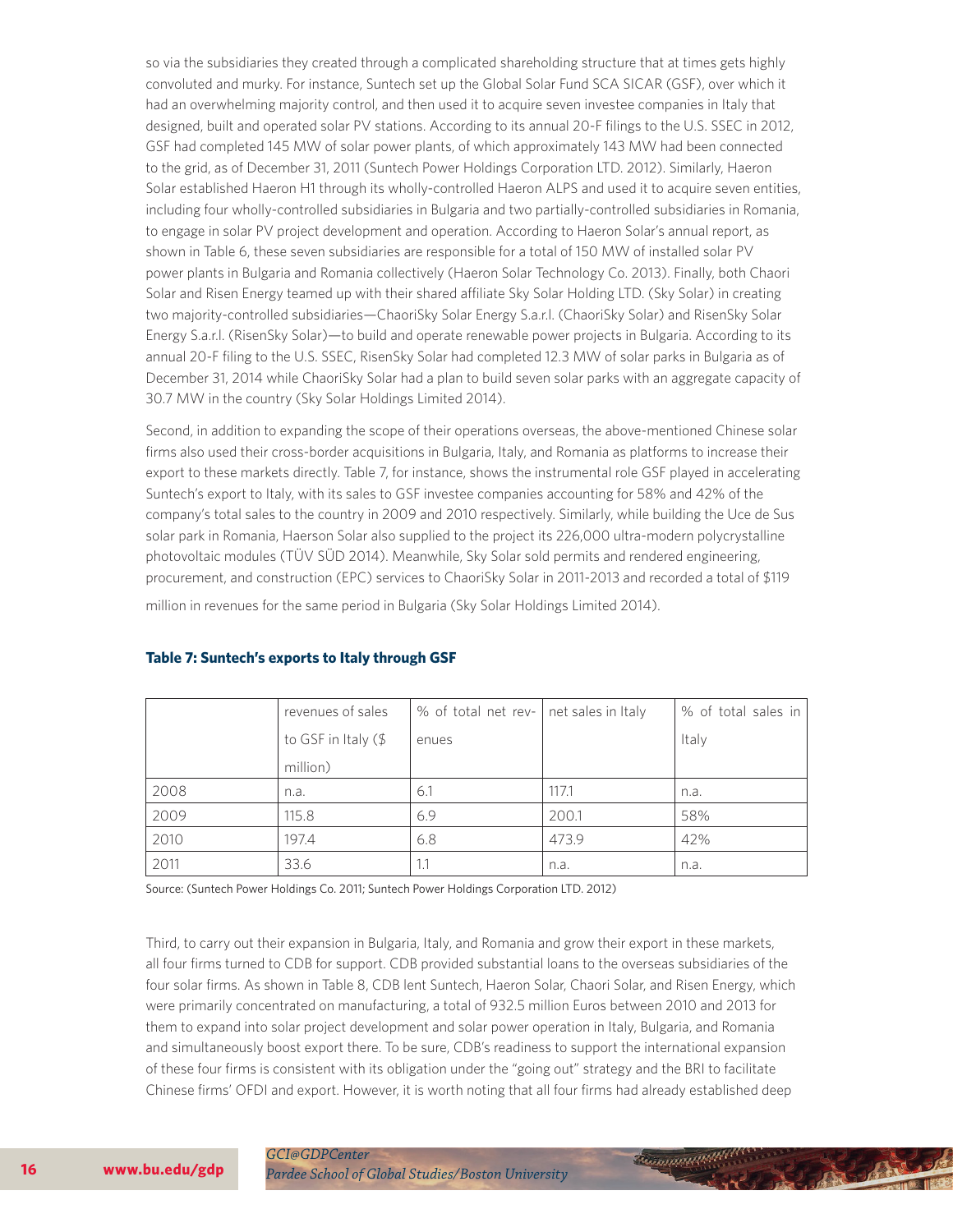connections to CDB prior to their entry into these three European markets. Further, when approaching CDB for financing, all four companies adopted a similar strategy, that is they mortgaged their loans on their fixed assets, such as solar PV stations or corporate bonds, future revenues, such as those to be collected from their tariff revenues from their solar and wind power sales or subsidies to be collected from local governments for their promotion of renewable power, or their operational rights in Bulgaria, Italy, and Romania. This is quite similarly to their practice at home when turning to CDB for credit, except for one key difference: at home, these firms often received backing from their local governments and counted on them as their guarantors for their loans from CDB; however, when expanding overseas they cannot rely on anyone but themselves as guarantors for loans to their subsidiaries. As innovative as it might look from a financing point of view, this arrangement would pose a serious risk to CDB if these firms' operations in the three European markets fail to deliver the cash revenues or the financial bottom line of these firms back in China became questionable, both of which, as to be discussed below, actually came to pass.

| Date            | Borrower                                | Location of bor- | Guarantor    | CDB loans $(\epsilon \text{ mil}$ - |
|-----------------|-----------------------------------------|------------------|--------------|-------------------------------------|
|                 |                                         | rower            |              | lion)                               |
| May, 2010       | <b>GSF</b>                              | Italy            | Suntech      | 554.2                               |
| September, 2011 | RisenSky Solar                          | Bulgaria         | Risen Energy | 26.2                                |
| March, 2012     | ChaoriSky Solar                         | Bulgaria         | Chaori Solar | 43.1                                |
| March, 2012     | <b>Helios</b>                           | Bulgaria         | Haeron Solar | 95                                  |
| December, 2012  | Cherganovo                              | Bulgaria         | Haeron Solar | 48                                  |
| October, 2013   | S.C. Green Vision<br>Seven S.R.L. (GV7) | Romania          | Haeron Solar | 83                                  |
| October, 2013   | S.C. Green Vision<br>Seven S.R.L. (GV7) | Romania          | Haeron Solar | 83                                  |
|                 | Total                                   |                  |              | 932.5                               |

# **Table 8: CDB loans to Suntech, Risen Energy, Chaori Sola, and Haeron Solar for expansion in Bulgaria, Italy, and Romania**

Source: (Haeron Solar Technology Co. 2017; Sky Solar Holdings Limited 2014; Suntech Power Holdings Corporation LTD. 2012)

Finally, almost all of the above-mentioned OFDI transactions financed by CDB ran into problems. Suntech was implicated in a financial fraud when it guaranteed the CDB loans to GSF on the basis of its subsidiary's non-existent investment into German government bonds. Similarly, in 2013, the 21st Century Business Herald, a leading business newspaper in China, uncovered the conspiracy Chaori Solar and Sky Solar forged in obtaining fraudulent loans from CDB (Qiao Jiawei 2013). Indeed, after Chaori Solar guaranteed the CDB loan for its subsidiary in Bulgaria to build seven parks with a total 30.7 MW installed capacity, we are unable to locate any information about the seven solar parks when perusing the company's annual reports in the subsequent years. In May 2016, the China Securities Regulatory Commission announced a ban on the President, Vice President, and Chief Financial Officer of Chaori Solar prohibiting them from accessing the Chines stock markets for the rest of their lifetime because of their engagement in irregularities and subreption of information disclosures, some of which concern the firm's OFDI in Bulgaria and Romania (China Securities Regulatory Commisssion 2015). Meanwhile, highly dependent on the subsidies to be collected from the Green Certificates issued by the Bulgarian government, Haeron Solar's operations started to incur losses after the Bulgaria government changed rules about the Green Certificates in 2017. According to its 2017 Annual Report, Haeron Solar incurred a total loss of about 534 million yuan (about \$75 million) in 2017 (Haeron

Recommendation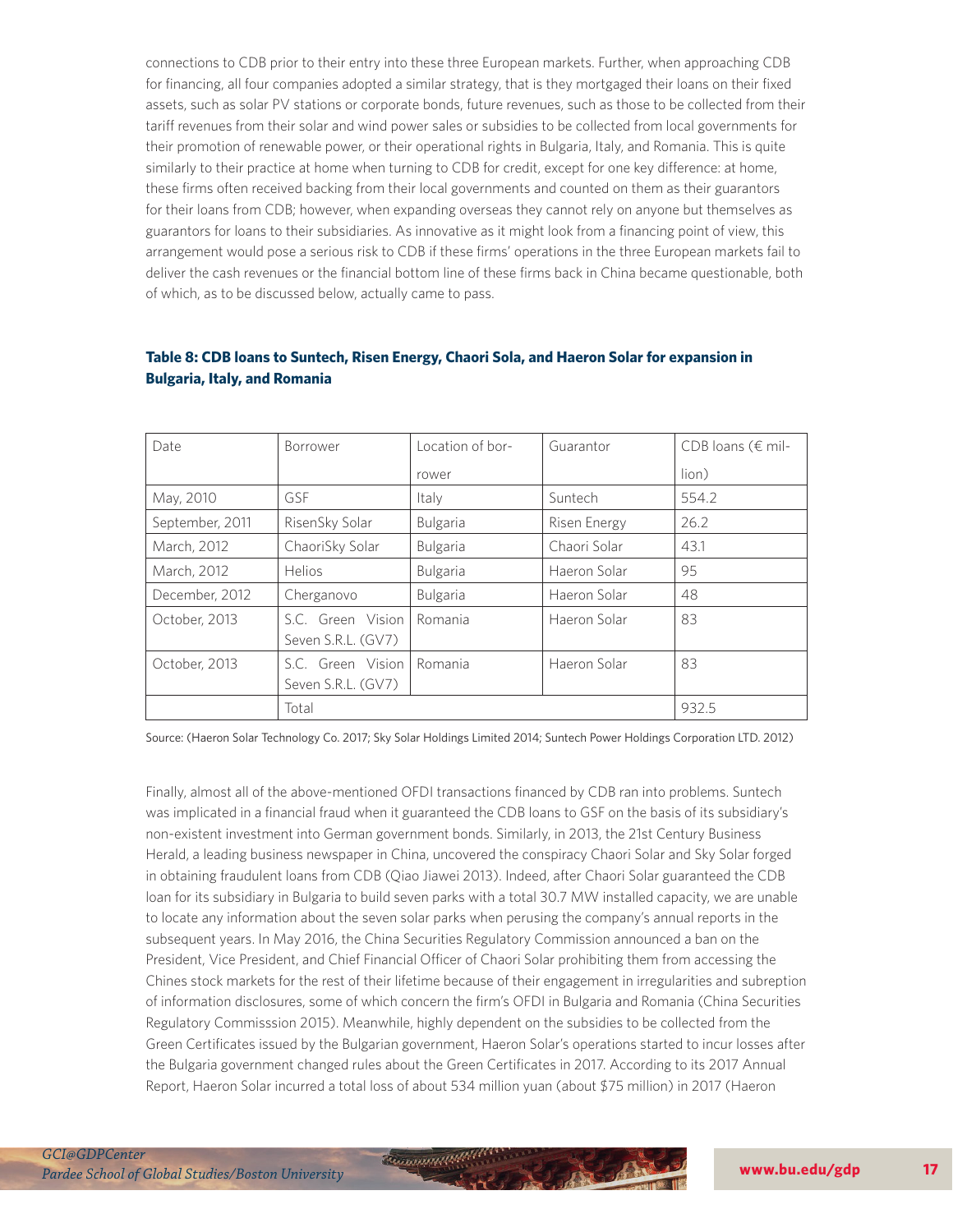Solar Technology Co. 2017). Coincidently, the reported problems in connection with the OFDI of the three leading Chinese soar firms are merely a tip of the iceberg. Indeed, Suntech, Chaori Solar, and Hairun Solar went bankrupt in March 2013, 2015, 2016 consecutively. As these companies guaranteed loans from CDB for their subsidiaries to expand in Italy, Bulgaria and Romania, which already experienced various problems because of the three governments' rollback of their renewable subsidies, it is hard for us not to conclude that CDB may have gotten burned in all three cases. In this regard, the way CDB financed solar projects in Bulgaria, Italy, and Romania planted the seed of its destruction from the very outset, thus calling into question of how much of the reluctancy and reservation CDB officials discussed with us in our dialogues in Beijing has actually been observed in real life. While it is beyond the scope of the study to appraise the impact of these problems on CDB's loans, we do observe one clear pattern—CDB has not financed any M&As of Chinese solar and wind firms since then. Instead, since 2013, it has joined CHEXIM and focused primarily on financing more straight-forward cases of export promotion.

## **Pull from foreign governments seeking to expand renewable power**

| Year | Country   | Project                                                   | Chinese stake-<br>holder                                                                  | Chinese in-<br>volvement          | Lender                                                         |
|------|-----------|-----------------------------------------------------------|-------------------------------------------------------------------------------------------|-----------------------------------|----------------------------------------------------------------|
| 2013 | Ethiopia  | Adama Wind<br>Farm                                        | Hydro China<br>and CGCOC                                                                  | EPC, WTG<br>supply                | <b>CHEXIM</b>                                                  |
| 2013 | Ethiopia  | Adama Wind<br>Farm II                                     | Hydro China<br>and CGCOC                                                                  | EPC, WTG<br>supply                | CHEXIM                                                         |
| 2014 | Pakistan  | Three Gorges<br>Second & Third<br>Wind Power              | China Three<br>Gorges, Gold-<br>wind                                                      | EPC, WTG<br>supply                | CDB                                                            |
| 2015 | Pakistan  | Quaid-e-Azam<br>Solar Park<br>Phase II                    | Zonergy, China<br>Metallurgical<br>Group Corpora-<br>tion (MCC)                           | EPC, WTG sup-<br>ply, O&M         | CDB, CHEXIM,<br>Bank of Jianng-<br>su, and China<br>Bohai Bank |
| 2015 | Pakistan  | <b>UEP Wind</b><br>Power Plant<br>in (Jhimpir,<br>Thatta) | China Gezhou-<br>ba Group,<br>Goldwind                                                    | EPC, WTG sup-<br>ply, O&M,        | CDB                                                            |
| 2017 | Kenya     | Garissa solar                                             | China Jiangxi<br>International<br>Economic<br>and Technical<br>Corporation,<br>JinkoSolar | EPC, PV supply                    | <b>CHEXIM</b>                                                  |
| 2017 | Argentina | Cauchari Solar<br>I, II and III                           | Shanghai<br>Electric Power<br>Construction,<br>Suzhou Talesun                             | EPC, PV supply,<br><b>O&amp;M</b> | CHEXIM                                                         |
| 2017 | Ethiopia  | Aysha I wind<br>farm                                      | Dongfang Elec-<br>tric Corporation                                                        | EPC                               | CHEXIM                                                         |

#### **Table 9: Solar and wind projects financed by CDB and CHEXIM in Category II countries**

#### Source: Authors' compilation

The story of Chinese ODF for solar and wind power in Category II countries is largely one of the four governments pursuing renewable power expansion turning to CDB and CHEXIM for help, the provision

Recommendable

AL AN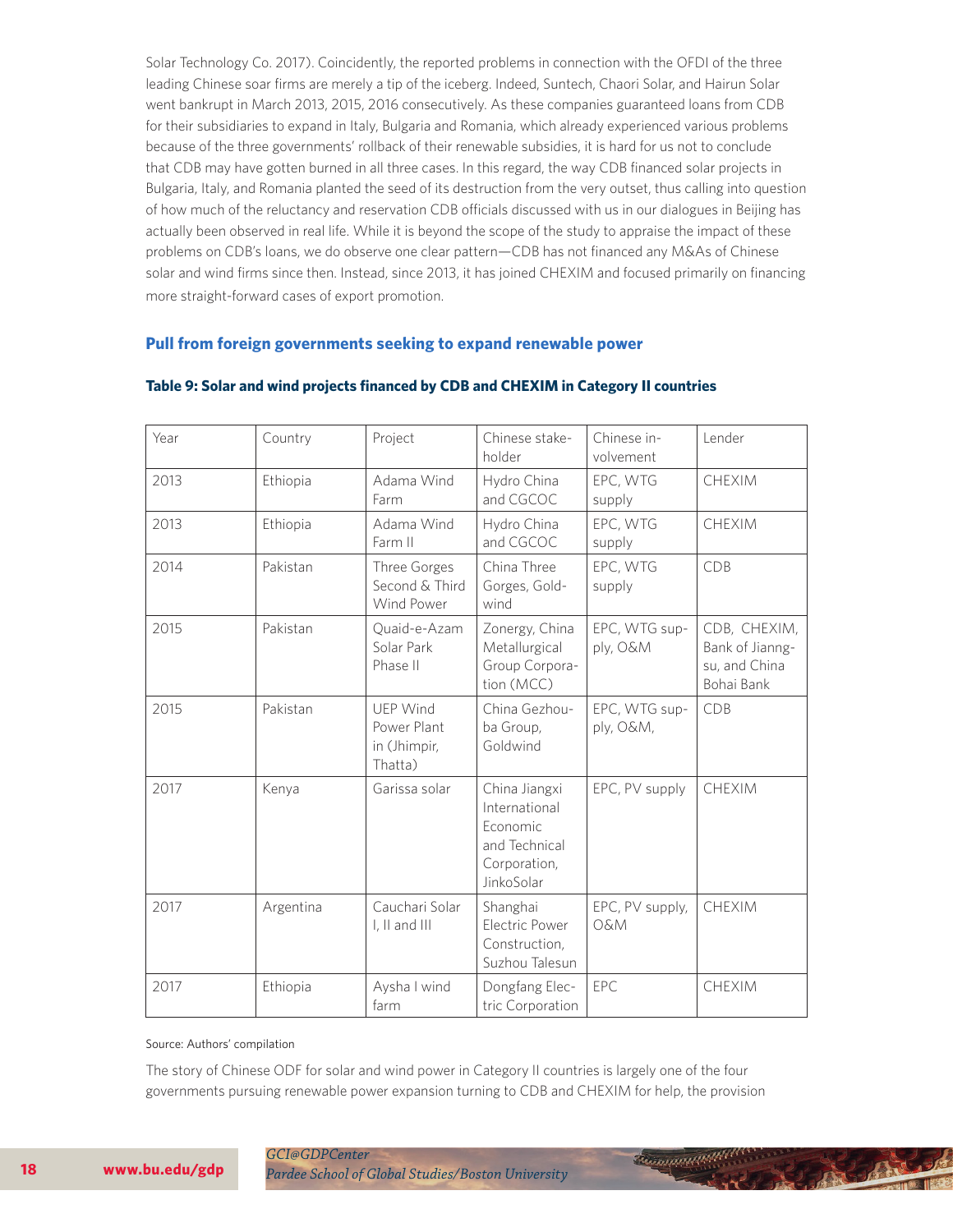of which is conditioned on import from China. As a testimony to this explicit focus on export promotion associated with the Chinese ODF, Table 9 demonstrates that all of the solar and wind projects CDB and CHEXIM have financed in 2013-2018 entail Chinese firms performing the engineering, procurement, and construction (EPC) services, supplying material inputs into the corresponding projects, such as wind turbine generators (WTG) or solar PV panels and parts, and sometimes responsible for project operation and

maintenance (O&M) after the renewable power projects are connected to the grid.

An in-depth examination of the two Chinese policy banks' financing for solar and wind projects in the four Category II countries highlights the following three revelations. To begin, CDB has a much smaller footprint than its peer both graphically and in terms of the scale of its financing in Category II countries. Whereas CDB financed two wind projects independently and one solar project as part of a syndicate, which also includes CHEXIM, in Pakistan, CHEXIM extended financing to both solar and wind projects across all of the four countries in Category II. In terms of the scale of their loans, as Table 8 reveals, CDB has thus far channeled \$341 million to Pakistan; by contrast, CHEXIM has issued more than \$1.2 billion worth of loans to solar and wind projects in Pakistan, Ethiopia, Kenya, and Argentina from 2013 to 2017. This means that CHEXIM eclipses CDB by more than three times with respect to its financing for solar and wind projects in Category II countries. Further, while CDB financed solar and wind projects primarily via project financing, CHEXIM has relied on a wider range of loan facilities as to be discussed below, one of which overlaps with the modality of CDB's financing. Thus, the story of Chinese ODF for solar and wind projects in Ethiopia, Kenya, Argentina,

and Pakistan is largely captured by CHEXIM's involvement in these four markets.

|                                     | Country   | $$$ million | % total  |
|-------------------------------------|-----------|-------------|----------|
| Preferential export seller's credit | Ethiopia  | 611.75      | 50.6%    |
|                                     | Argentina | 332         | 27.5%    |
| Concessional loan                   | Kenya     | 135.7       | $11.2\%$ |
| Project financing                   | Pakistan  | 127.9       | 10.6%    |
| Total                               |           | 1206.75     | 100%     |

## **Table 10: CHEXIM's financing for solar and wind project in Category II countries by loan type**

Source: Authors' compilation

Next, the structure of CHEXIM's loans for solar and wind projects in the four Category II countries illuminates how export promotion motivates the bank's financing. As shown in Table 8, Ethiopia and Argentina received preferential export seller's credit, Kenya obtained concessional loan, while Pakistan attracted project financing from CHEXIM for their solar and wind projects. Preferential export seller's credit and concessional loan are often known as the two preferential loan facilities CHEXIM issues to foreign governments on behalf of the Chinese government out of political needs and to promote bilateral economic and trade cooperation (Li Zheng 2013). As foreign governments are the borrowers of these loans from CDB and CHEXIM, where they are used speaks to the priorities and needs of these sovereign governments. Thus, when the government of Ethiopia, Argentina, and Kenya approached CHEXIM for these two loan facilities for the development of solar or wind projects that would entail their absorption of China content, this clearly represents an opportunity for the policy bank to promote Chinese export. CHEXIM's high frequent use of these loan facilities shows unambiguously that it has taken advantage of the opportunity. Indeed, taken together, as seen Table in 10,

these loan facilities account for 89% of CHEXIM's financing for solar and wind projects in 2013-2017.

Finally, the design of CHEXIM's two preferential loan facilities speaks to their distinct tilt toward export promotion. First, both loans require foreign governments to be the loan applicants and are issued on the

Recommendation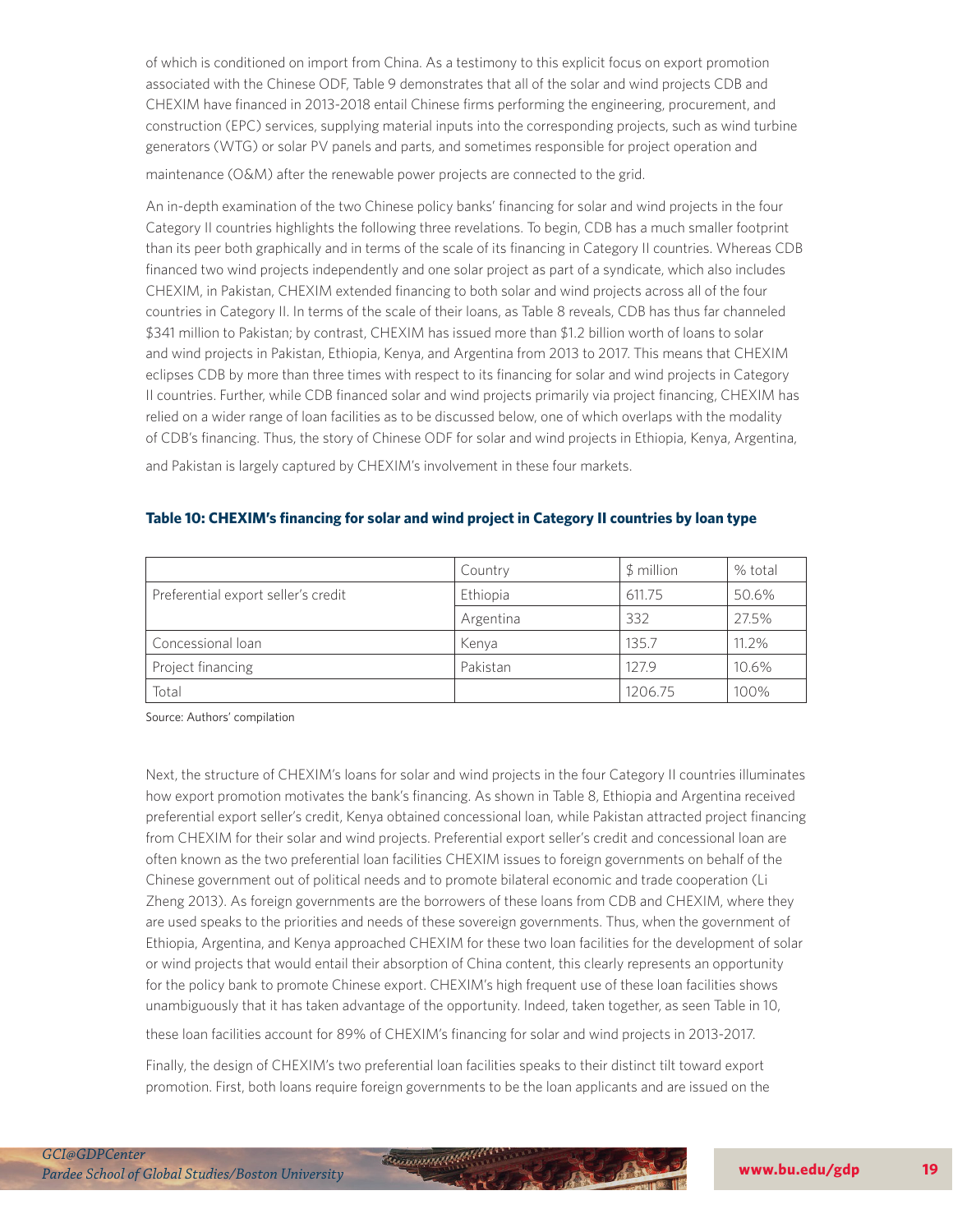basis of close coordination of both Chinese governments and foreign governments. The concessional loan covers 100% of the total cost of the project to be funded and is denominated in Chinese currency, whereas the preferential export seller's credit covers 85% of the total cost of the project funded and is denominated U.S. dollars. Second, both loans come with a low interest rate of 2-3%, a repayment cycle of 15-20 years, and some grace period (Li Zheng 2013). For instance, CHEXIM's loan to the Cauchari Solar Park I, II, and III in Argentina features an interest rate of 3%, plus 0.75% of the management fee and 0.75% of the commitment fee, a repayment period of 180 months, and a grace period of 60 months (Lucci and Garzón 2019). Third, the provision of both loans is conditional upon the recipient government's contracting of Chinese firms to carry out the essential services, which often take the form of the EPC contracts and sometimes also include O&M contracts. According to Ban Yongzhi of CHEXIM, the proportion of content to be sourced from China is 55% or higher (Ban Yongzhi 2018). For instance, as part of CHEXIM's financing package, the Adama wind power project in Ethiopia, sourced almost everything, including capital, technologies, standards, equipment, design, construction, consulting, and O&M service from China (China Export and Import Bank 2016), with Hydro China playing the role as the project's general contractor and the CGCOC Co., Ltd., a leading stateowned construction company ranked No. 86 out of the Engineering News Record Top 250 International Contractors in 2015, contracted to perform the EPC services. Similarly, in return for financing from CHEXIM, the Argentine government contracted the Shanghai Electric Power Construction Co., Ltd. to perform the EPC services while hiring the Suzhou Talesun Technologies Co., Ltd. to supply the inputs for the Cauchari I, II, and III solar parks. To complete the construction of the 315 MW solar parks, according to the PV Magazine, the Chinese contractors sourced over 2750 cargo containers of components, including solar panels, inverters, racks and trackers, substation and combiners, over the course of 14 months from China, which is located more than 12,000 miles away (Anoymous 2019).

# **Conclusion**

The story of China's provision of ODF for solar and wind projects through CDB and CHEXIM in the seven countries in 2010-2018 is one of two tales. These two tales have taken place in two distinct categories of countries. Category I includes Bulgaria, Italy and Romania while Category II consists of Ethiopia, Kenya, Argentina, and Pakistan. What Category I countries have witnessed is one tale of CDB being pulled into these markets by three leading Chinese solar firms, i.e., Suntech Power, Haeron Solar, and Chaori Solar, which had already established deep connections with the policy bank at home prior to their overseas expansion. For these solar firms, the generous subsidies Category I countries put in place to pursue renewable power expansion represented a great opportunity for the three Chinese solar PV manufacturers to expand their operations into solar project development and increase their export through the platforms they acquired through their M&As. For CDB, all three solar firms rose to national prominence within a short span of time with aggressive support from their respective local governments, which subsequently lobbied and sometimes even served as guarantor for their loans from CDB. Considering the massive credit lines CDB provided to these firms, it is not an exaggeration to say that CDB was the secret behind the miraculous rise of all three solar firms in China before the country's solar boom went to bust in 2011-2012. Thus, teaming up with these known names that embarked on in international expansion seems to be a logical extension of their domestic collaboration. Next, offering financial support for the expansion of these three firms in Bulgaria, Italy, and Romania is also consistent with what the policy bank is obligated to do under both the going out strategy and the BRI. Furthermore, all three firms obtained loans from CDB using seemingly credible collaterals in the form of future tariff revenues from their soar power plants or the subsidies they were supposed to receive from the governments of their investee countries; meanwhile, all three firms played the role as guarantors for CDB loans to their subsidiaries in the Category I countries. However, the fortunes for the Chinese investors turned sour when the governments of Bulgaria, Italy, and Romania began to scrap preferential prices, roll back subsides, and impose fees on grid connection. Domestically all three became victims of their reckless expansion. Thus, it is almost inevitable that CDB got burned in its financing of solar energy in these Category

Recommendable

JA AN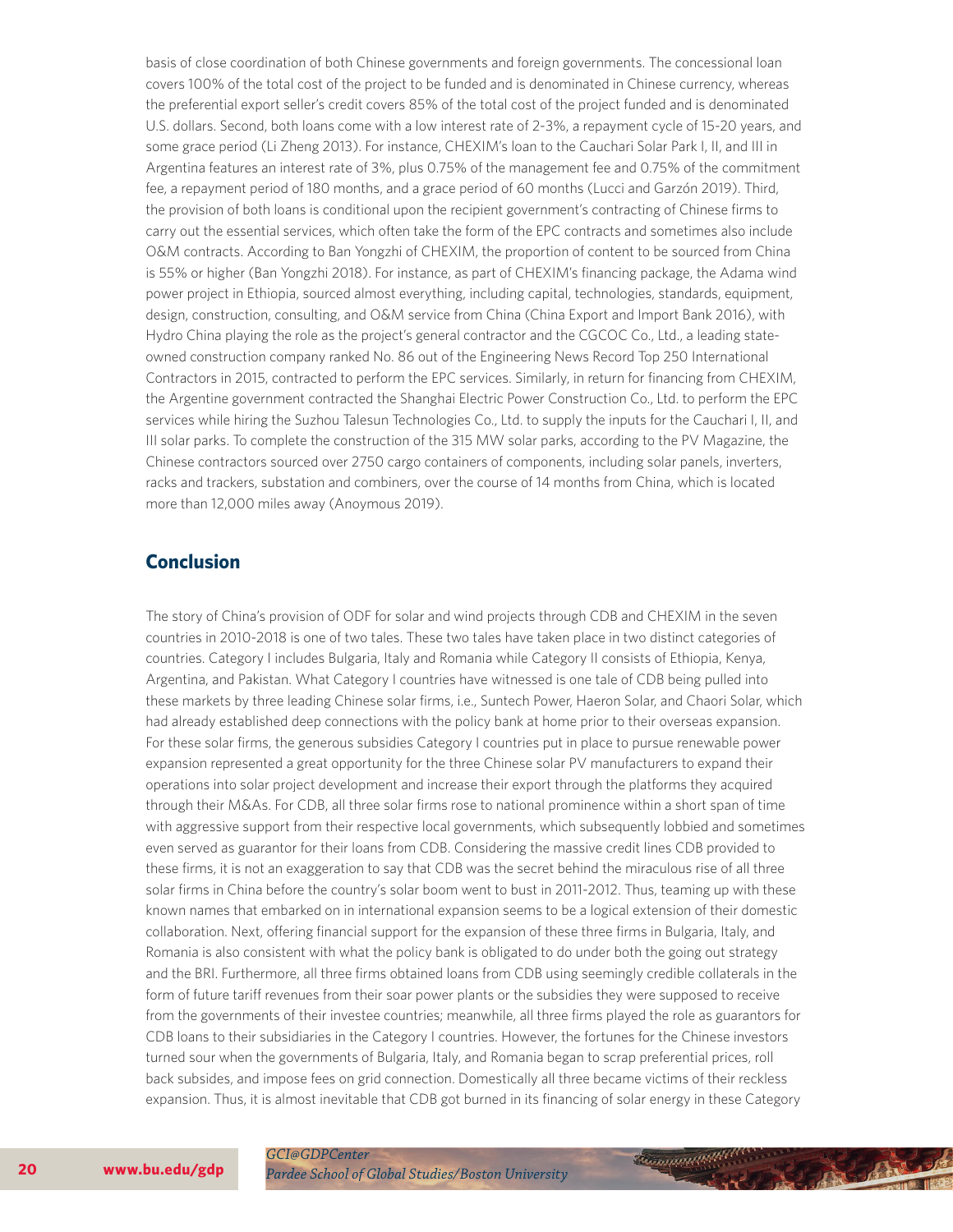I countries. While it is beyond the scope of this study to assess the impact of this experience on CDB's thinking about financing solar power overseas, it is clear that the policy bank has not mobilized ODF to support Chinese OFDI in solar or wind energy overseas since then.

On the other hand, the story in Category II countries is one of organized rationality and ends with unambiguous wins for the two policy banks. The provision of Chinese ODF for all of the solar and wind power in the four countries took place under a government-to-government framework. In the case of CHEXIM's preferential export seller's credit to wind power in Ethiopia and solar power in Argentina as well as its concessional loan to solar power in Kenya, the three governments were actually the borrowers. Although the Chinese ODF for the wind and solar power projects in Pakistan took the form of project financing, both loans were provided under the framework of the China-Pakistan Economic Corridor Program, which is part of the broader BRI. Thus, on all four occasions, governments of these four countries approached CHEXIM and CDB for renewable financing. In all cases, CHEXIM and CDB agreed to finance the projects in question because they would facilitate Chinese export as stipulated in the design of the loan agreement. Considering the amount of government-to-government interactions that led to the two policy banks' provision of ODF to these four Category II countries, it is almost impossible to separate Beijing's geopolitical considerations from the two banks' financial decisions. Further, thanks to the sovereign guarantees and the reliance on Chinese ODF to conduct the EPC and sometimes O&M of the completed solar and wind power projects, all of the projects financed by the two policy banks appeared to have been completed without any major hiccups. As a result, export promotion seems to have become the primary focus for CDB and CHEXIM when evaluating whether to finance solar and wind power projects overseas. However, as revealed from our incountry investigation, this is primarily done under a government-to-government framework, thus subjecting decision-making on Chinese ODF to a wide range of considerations specific to the policy banks, the Chinese government, and foreign governments. To put it bluntly, what this means is that the type of Chinese ODF for solar and wind projects in Category II countries is unlikely to scaled up at a rapid pace, thus further limiting the magnitude of Chinese ODF for solar and wind energy worldwide.

These two tales correspond to the data we report in this study that point to the underwhelming provision of Chinese ODF for solar and wind power in comparison with that for fossil fuels projects around the world. In the case of CDB's financing of solar energy in Europe, the policy bank encountered some setback and has since moved away from providing ODF to support Chinese OFDI in solar. In the case of the two policy banks' promotion of Chinese export through ODF, the record shows wins-wins for all stakeholders involved but it is likely to be scaled up. For countries that want to turn to China for help with their solar and/or wind power expansion, this means that they will have a better shot if their governments step up the plate and play a more proactive role in engaging the two Chinese policy banks and working out an arrangement in their favor. However, if this study provides any indication of what is to come, it is clear that one should not take it for granted that China will fill the near \$800 renewable energy investment potential awaiting to be tapped worldwide.

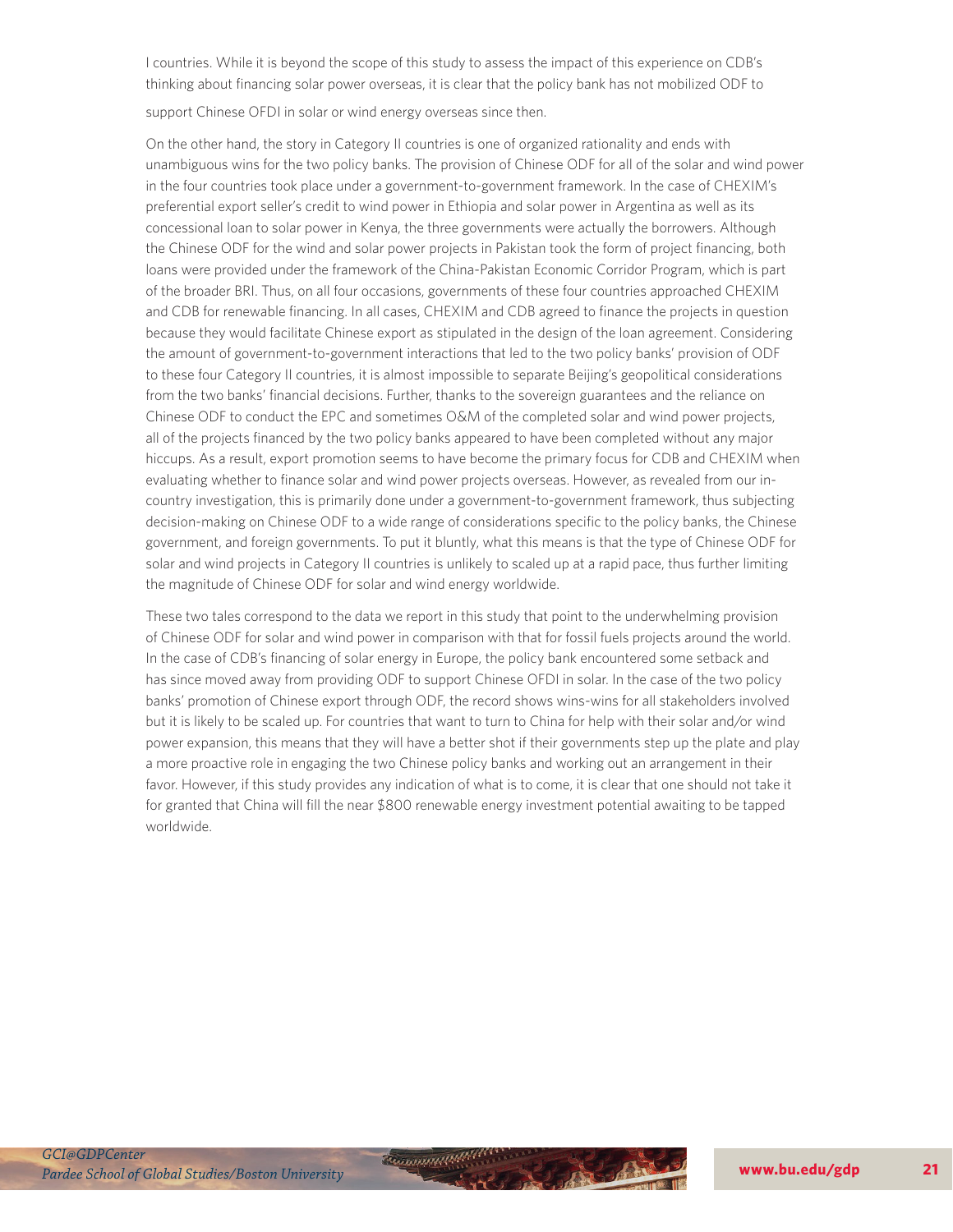# BIBLIOGRAPHY

Anoymous (2019), 'Talesun Led 315MW, the Largest PV Solar Project in Argentina Finished', PV Magazine. <https://www.pv-magazine.com/press-releases/talesun-led-315mw-the-largest-pv-solar-project-inargentina-finished/>, accessed December 6, 2019.

Ban, Yongzhi (2018), 'Kezaisheng Nengyuan Hangye Kechiyu Fazhan Rongzi Tujing Tantao (Discussion on Financing Mechanisms for Sustainable Development of the Renewable Energy Sector)', Global Green Energy and Solar PV Finance Summit (Kerry Hotel, Pudong, Shanghai: guangfu.bjx.com.cn).

Ban Yongzhi (2018), 'Kezaisheng Nengyuan Hangye Kechiyu Fazhan Rongzi Tujing Tantao (Discussion on Financing Mechanisms for Sustainable Development of the Renewable Energy Sector)', Global Green Energy and Solar PV Finance Summit (Kerry Hotel, Pudong, Shanghai: guangfu.bjx.com.cn).

Bräutigam, Deborah (2014), 'Bartering Globalization: China's Commodity-Backed Finance in Africa and Latin America', Global Policy, 5 (3), 346-52.

Buckley, Tim and Nicholas, Simon (2017), 'China's Global Renewable Energy Expansion: How the World's Second-Biggest National Economy Is Poised to Lead the World In Clean-Power Investment', (Cleveland, OH: Institute for Energy Economics and Financial Analysis).

Cabré, Miquel Muñoz, Gallagher, Kevin P., and Li, Zhongshu (2018), 'Renewable Energy: The Trillion Dollar Opportunity for Chinese Overseas Investment', China & World Economy, 26 (6), 27-49.

China Development Bank (2016), 'Xinnengyuan Chanye, Guokaihang Duju Yipian Fengguann (New Energy Sector: China Development Bank Shines in Wind and Solar)', (www.cdb.com.cn: China Development Bank), 1-5.

China Export and Import Bank (2016), 'China Export and Import Bank 2015 Annual Report', (Beijing: China Export and Import Bank).

China Securities Regulatory Commisssion (2015), 'Zhongguo Zhengjianhui Shichang Jinru Juedingshu (Ni Kailu, Tao Ran, Zhu Dong) (Order of China Securities Regulatory Commission on Market Access Probition to Ni Kailu, Tao Ran, and Zhu Dong)', 40000895X ([2015], No. 4; Beijing: China Securities Regulatory Commisssion).

Climate Action Tracker (2019), China: Country Summary. (December 8, 2019).

Curran, Louise, Lv, Ping, and Spigarelli, Francesca (2017), 'Chinese Innvestment in the EU Rennewable Energy Sector: Motives, Synergies, and Policy Implications', Energy Policy, (10), 670-82.

Duan Wenjuan (2015), 'Zhongguo Kezaisheng Nengyuann Ruhe 'Zouchuqu': Guojia Nengyuanju Xinnengyuan Si Fusizhang Liang Zhipenng Tan Zhongguo Kezaisheng Nengyuan Fazhan Qushi (How Can China's Renewable Energy Firms Go Out: Comments from Liang Zhipeng, Deputy Director General of the New Energy Department of the National Energy Administration, on the Outlook of China's Renewable Energy Development)', Diqiu (The Earth), (No. 9), 52-53.

European Comission (2019), 'National Renewable Energy Action Plans 2020', <https://ec.europa.eu/energy/ en/topics/renewable-energy/national-renewable-energy-action-plans-2020>, accessed November 29.

European Parliament and The Council (2009), 'Directive 2009/28/EC of the European Parliment and of the Council of 23 April 2009 on the Promotion of the Use of Energy from Renewable Sources and Amending and Subsequently Repealing Directives 2001/77/EC and 2003/30/EC', Official Journal of the Euorpean Union, L (140), 16-62.

Farooki, Masuma and Kaplinsky, Raphael (2013), The Impact of China on Global Commodity Prices: The Global Reshaping of the Resource Sector (London and New York: Routledge).

Recommendation

A Ar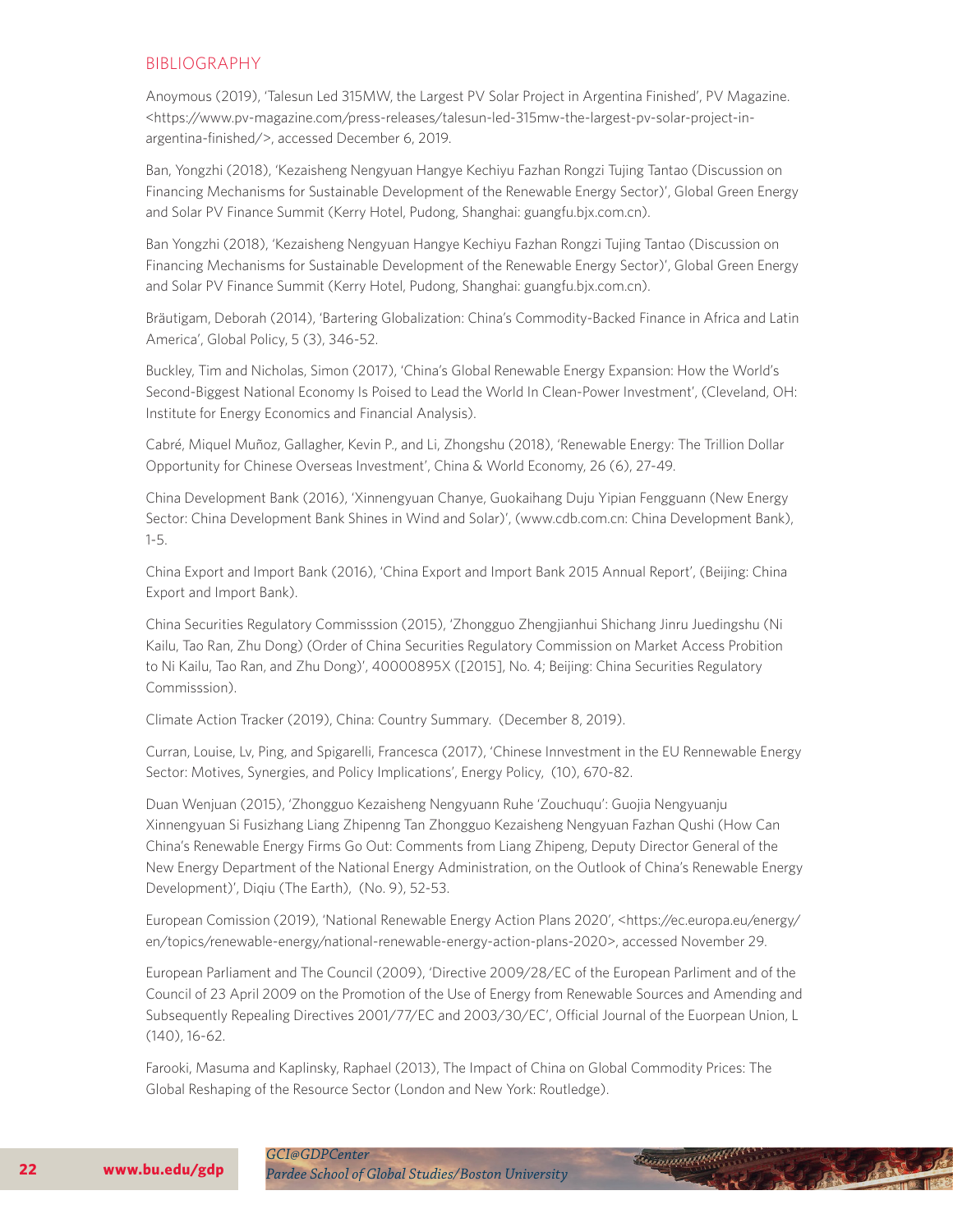Feyzioğlu, Tarhan, Porter, Nathan, and Takáts, Előd (2009), 'Interest Rate Liberalization in China', IMF Working Paper, 09 (171), 1-28.

Frankfurt School-UNEP Centre/BNEF (2019), 'Global Trends in Renewable Energy Investment 2019', (http:// www.fs-unep-centre.org ), 75.

Gallagher, Kevin P. (2018), 'China's Global Energy Finance', (Boston: Boston University Global Development Policy Center).

Gallagher, Kevin P., et al. (2018), 'Energizing Development Finance? The Benefits and Risks of China's Development Finance in the Global Energy Sector', Energy Policy, 122, 313-21.

Haeron Solar Technology Co., Ltd. (2013), 'Annnual Report of Haeron Solar Technology Co., Ltd. ', (file.sina. com.cn), 208.

--- (2017), 'Annnual Report of Haeron Solar Technology Co., Ltd. ', (file.sina.com.cn), 249.

Han Chen and Schmidt, Jake (2017), 'Power Shift: Shifting G20 International Public Finance from Coal to Renewables', (New York City: Natural Resources Defense Council), 37.

IEA/IRENA (2019), 'IEA/IRENA Joint Policies and Measures Database', in IEA/IREA (ed.), (IEA.ORG).

International Energy Agency (2019), 'CO2 Emissions Statistics', <https://www.iea.org/statistics/ co2emissions/>, accessed November 13, 2019.

--- (2019b), Access to Electricity. (November 28, 2019).

IRENA (2018), 'Renewables Readiness Assessment: Pakistan', (Abu Dhabi: International Renewable Energy Agency (IRENA)), 68.

--- (2019), 'Renewable Power Generation Costs in 2018', (Abu Dhabi: International Renewable Energy Agency), 86.

Kong, Bo (2011), 'Governing China's Energy in the Context of Global Governance', Global Policy, 2 (Special Issue), 51-65.

--- (2019), Modernization through Globalization: Why China Finances Foreign Energy Projects Worldwide (New York: Palgrave McMillan).

Kong, Bo and Gallagher, Kevin P. (2017), 'Globalizing Chinese Energy Finance: The Role of Policy Banks', Journal of Contemporary China, 26 (108), 834-51.

KPMG Global China Practice (2014), 'Zhongguo Xinnengyuan Qiye de Quanqiu Jihui (Global Opportunities for China's Renewable Energy Companies)', (Beijing: KPMG), 34.

Lacal-Arántegui, Roberto (2019), 'Globalization in the Wind Energy Industry: Contribution and Economic Impact of European Companies', Renewable Energy, (134), 612-28.

Li Ruogu (2008), Quanqiuhua Zhong de Zhongguo Jinrong (China's Financial Development in the Age of Globalization) (Beijing, China: Shehui Kexue Wenxian Chubanshe (Social Sciences Academic Press)).

Li Zheng (2013), Guoji Gongcheng Chenbao Yu Haiwai Touzi Yewu Rongzi (Offshore Project Contracting and Overseas Investment Finance) (Beijing: Renmin University of China Press).

Li, Zhongshu, Gallagher, Kevin P., and Mauzeralla, Denise L. (2020), 'China's Global Power: Estimating Chinese Foreign Direct Investment in the Electric Power Sector', Energy Policy, (136), 1-9.

**Community Contractions** 

Liu, Jialu and Goldstein, Don (2013), 'Understanding China's Renewable Energy Technology Exports', Energy Policy, (52), 417-28.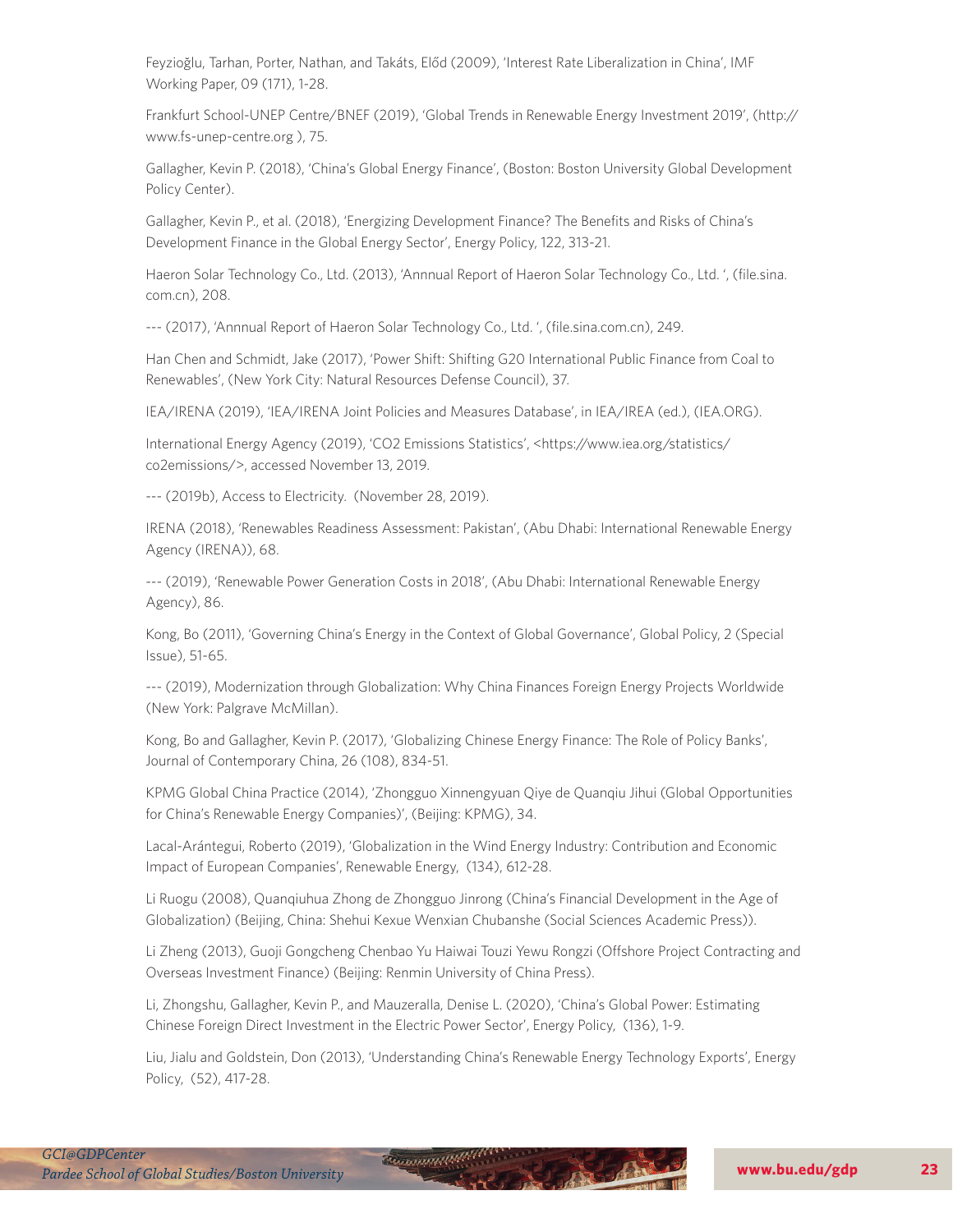Lucci, Juan and Garzón, Paulina (2019), 'China and Argentina: Investments, Energy and Sustainability. The Cauchari Solar Park Project', (Washington DC: IISCAL), 27.

Mokveld, Kees and Eije, Steven von (2018), 'Final Energy Report on Kenya', (The Hague: Netherlands Enterprise Agency).

OECD (2018), 'The Belt and Road Initiative in the Global Trade, Investment, and Finance Landscape', OECD Business and Finance Outlook 2018 (Paris: OECD Publishing).

Preston, Felix, et al. (2016), 'Navigating the New Normal: China and Global Resource Governance', (Beijing and London: Development Research Center of the State Council of the People's Republic of China and The Royal Institute of International Affairs Chatham House), 87.

Qiao Jiawei (2013), 'Ju'e Haiwai Danbao Zanting Chaori Taiyangneng, Tianhua Yangguang Chang Shuanghuang? (Massive Overseas Guarantee Suspended: Chaori Solar and Sky Solar Play a Duet)', 21 Shiji Jingji Baodao (21st Century Business Herald), January 8.

REN21 (2019), 'Renewables 2018 Global Status Report', (Paris, France: REN21 Secretariat), 324.

RES LEGAL Europe (2019), Legal Sources on Renewable Energy. in Legal Sources on Renewable Energy online database], RES LEGAL Europe (December 2, 2019).

S&P Global Platts (2018), World Electric Power Plants Database. (December 9, 2019).

Sanderson, Henry and Forsythe, Michael (2013), China's Superbank: Debt, Oil and Influence-How China Development Bank Is Rewriting the Rules of Finance (Singapore: Bloomberg Press).

Sky Solar Holdings Limited (2014), 'Form 20: Annual Report Pursuant to Section 13 or 15(d) of the Securities Exchange Act of 1934 for the Fiscal Year Ended December 31, 2014', (Washington DC), 198.

State Council of People's Republic of China (2009), 'Guowuyuan Zhuanpi Fazhan Gaigei Weiyuanhui deng Bumen Guanyu Yizhi Bufen Hangye Channeng Guosheng he Chongfu Jianshe Yindao Chanye Jiankang Fazhan Ruogann Yijian de Tongzhi (Notification of the State Council on Circulating and Endorsing Opions of Central Ministries, such as the National Development and Reform Commission, about Containing Excess Capacity and Repeated Construction in Some Sectors while Guiding Their Healthy Development)', in General Office of the State Council of the People's Republic of China (ed.), (Beijing: www.gov.cn).

State Council of the People's Republic of China (2015), 'Guowuyuan Guanyu Tuijin Guoji Channeng he Zhuangbei Zhizao Hezuo de Zhidao Yijian [Guiding Opinions of the State Council on Promotion of International Production Capacity and Equipment Manufacturing Cooperation]', (Beijing: State Council), 8.

Suntech Power Holdings Co., LTD. (2011), 'Form 20: Annual Report Pursuant to Section 13 or 15(d) of the Securities Exchange Act of 1934 for the Fiscal Year Ended December 31, 2011', (Washington DC: United States Securities and Exchange Commission), 192.

Suntech Power Holdings Corporation LTD. (2012), 'Form 20: Annual Report Pursuant to Section 13 or 15(d) of the Securities Exchange Act of 1934 for the Fiscal Year Ended December 31, 2011', (Washington DC: United States Securities and Exchange Commission), 192.

Tan, Xiaomei, et al. (2013), 'China's Overseas Investments in the Wind and Solar Industries: Trends and Drivers', Working Paper, 1-23.

TÜV SÜD (2014), 'TÜV SÜD Certifies Romanian Solar Park at Ucea de Sus', (www.tuv-sud.ro: TÜV SÜD), 1-2.

U.S. Ennergy Information Agency (2019), International Energy Statistics. (December 13, 2019).

United Nations Conference on Trade and Development (2019), 'World Investment Report 2019', (Geneva:

A AM

Recommendation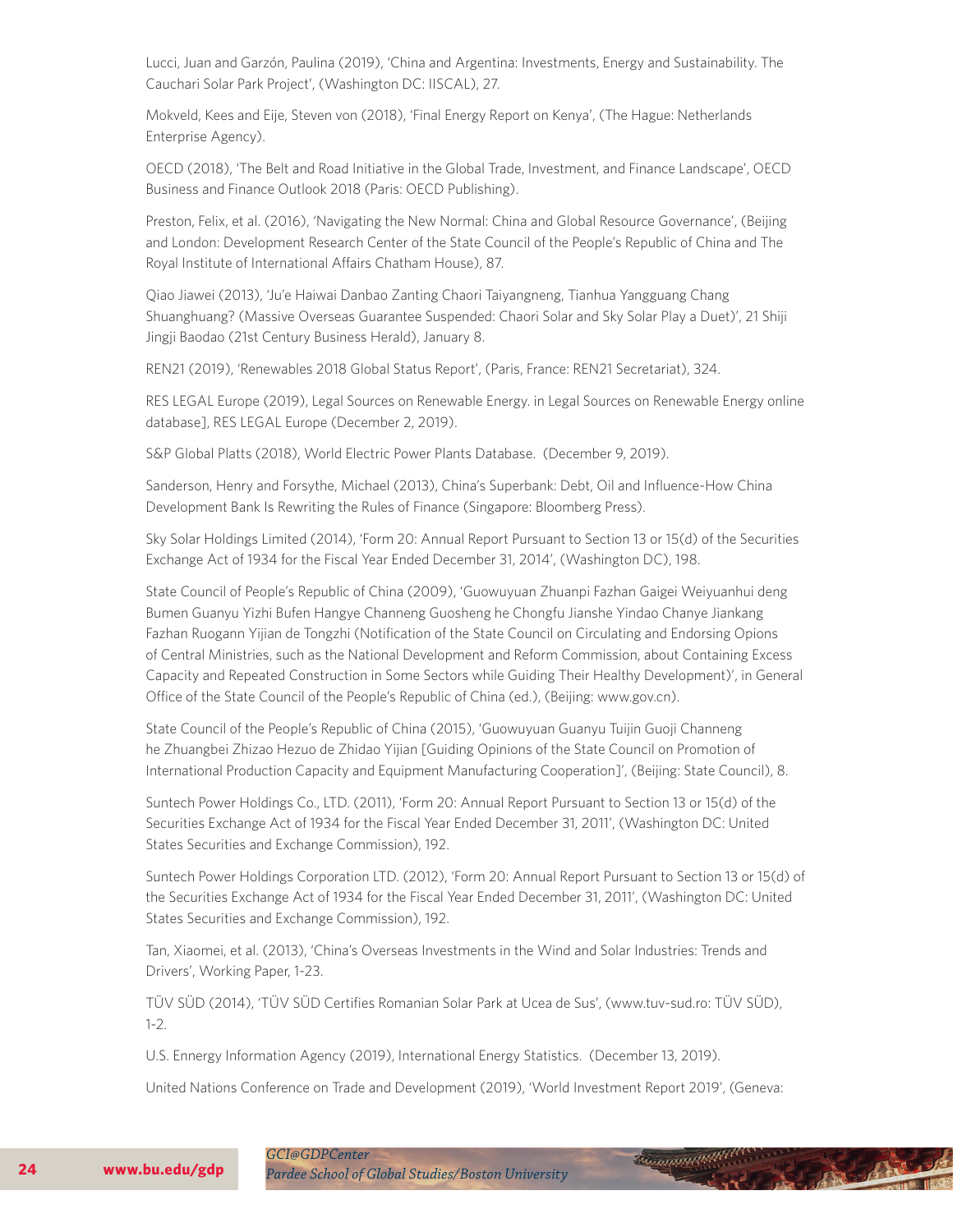United Nations).

United States of America Department of Commerce (2016), 'Ethiopia: Power Sector Market', (Washington DC: Department of Commerce), 7.

World Bank (2019), World Bank Development Indicators. in World Bank Development Indicators online database], World Bank (November 28, 2019).

Zhang, Sufang, et al. (2015), 'Review of China's Wind Power Firms Internationalization: Status Quo, Determinants, Prospects and Policy Implications', Renewable and Sustainable Ennergy Reviews, (43), 1333- 42.

Zhou, Lihuan, et al. (2018), 'Moving the Green Belt and Road Initiative From Words to Actions', (Washington DC: World Resources Institute), 1-44.

Zhu, Julia Xuantong (2016), 'China's Engagement in Global Energy Governance', (2nd edn.; Paris, France: International Energy Agency).